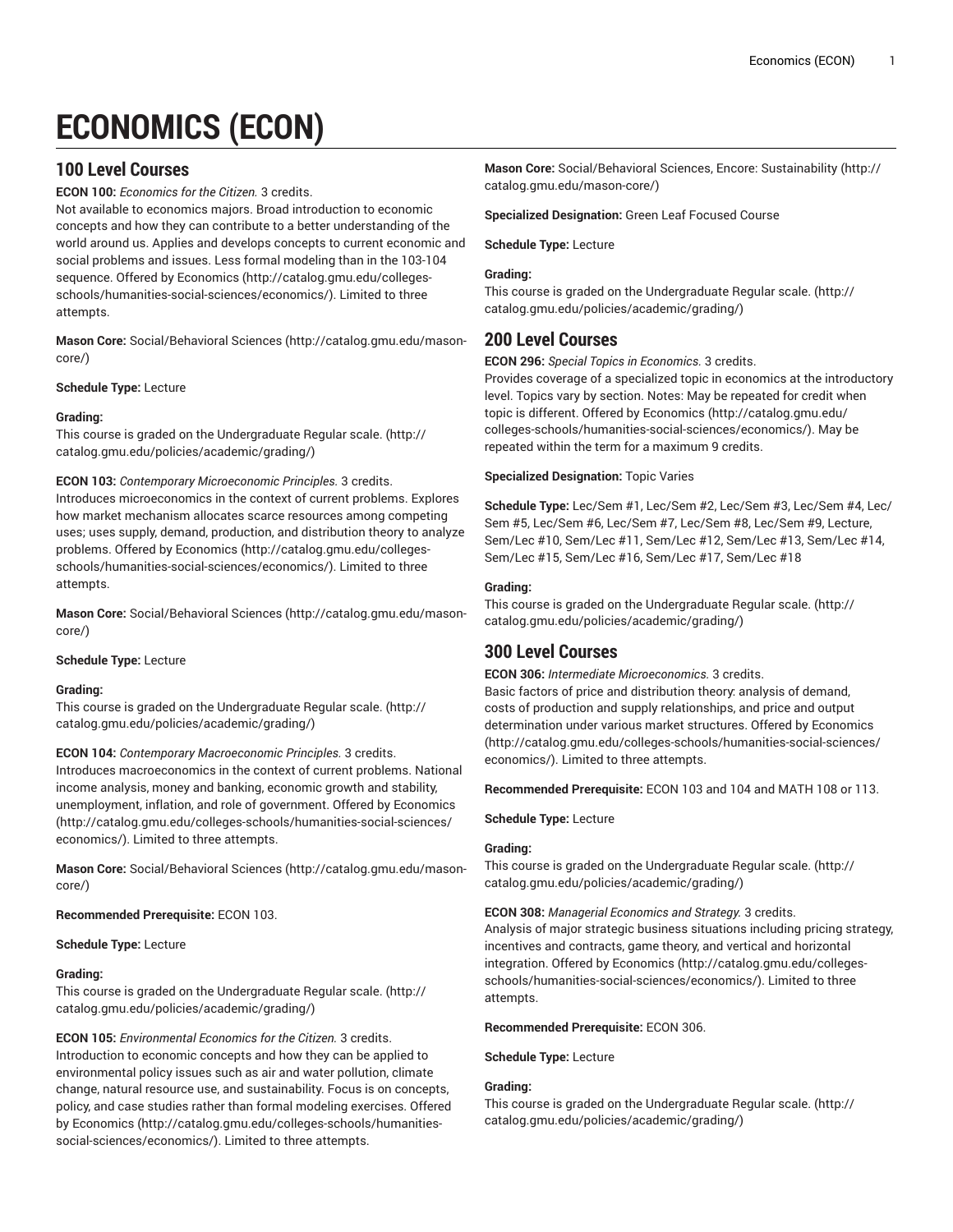**ECON 309:** *Economic Problems and Public Policies.* 3 credits. Economic problems in light of current and proposed public policies. Topics include environmental issues, international trade policies, and regulatory issues and their historical roots. Offered by [Economics](http://catalog.gmu.edu/colleges-schools/humanities-social-sciences/economics/) ([http://catalog.gmu.edu/colleges-schools/humanities-social-sciences/](http://catalog.gmu.edu/colleges-schools/humanities-social-sciences/economics/) [economics/\)](http://catalog.gmu.edu/colleges-schools/humanities-social-sciences/economics/). Limited to three attempts.

**Recommended Prerequisite:** ECON 100 or 103 and 104 or permission of instructor.

#### **Schedule Type:** Lecture

### **Grading:**

This course is graded on the [Undergraduate](http://catalog.gmu.edu/policies/academic/grading/) Regular scale. ([http://](http://catalog.gmu.edu/policies/academic/grading/) [catalog.gmu.edu/policies/academic/grading/\)](http://catalog.gmu.edu/policies/academic/grading/)

# **ECON 310:** *Money and Banking.* 3 credits.

Monetary, commercial, and central banking systems, with particular emphasis on their relationship with American government programs, fiscal policies, and controls. Offered by [Economics \(http://](http://catalog.gmu.edu/colleges-schools/humanities-social-sciences/economics/) [catalog.gmu.edu/colleges-schools/humanities-social-sciences/](http://catalog.gmu.edu/colleges-schools/humanities-social-sciences/economics/) [economics/\)](http://catalog.gmu.edu/colleges-schools/humanities-social-sciences/economics/). Limited to three attempts.

**Recommended Prerequisite:** ECON 103, 104 or permission of instructor.

**Schedule Type:** Lecture

#### **Grading:**

This course is graded on the [Undergraduate](http://catalog.gmu.edu/policies/academic/grading/) Regular scale. ([http://](http://catalog.gmu.edu/policies/academic/grading/) [catalog.gmu.edu/policies/academic/grading/\)](http://catalog.gmu.edu/policies/academic/grading/)

# **ECON 311:** *Intermediate Macroeconomics.* 3 credits.

Aggregate economic accounts, including measuring national income; determinants of levels of income and output; and causes and solutions for problems of unemployment, inflation, and economic growth. Offered by [Economics](http://catalog.gmu.edu/colleges-schools/humanities-social-sciences/economics/) [\(http://catalog.gmu.edu/colleges-schools/humanities](http://catalog.gmu.edu/colleges-schools/humanities-social-sciences/economics/)[social-sciences/economics/\)](http://catalog.gmu.edu/colleges-schools/humanities-social-sciences/economics/). Limited to three attempts.

**Recommended Prerequisite:** ECON 103 and 104 or permission of instructor.

**Schedule Type:** Lecture

#### **Grading:**

This course is graded on the [Undergraduate](http://catalog.gmu.edu/policies/academic/grading/) Regular scale. ([http://](http://catalog.gmu.edu/policies/academic/grading/) [catalog.gmu.edu/policies/academic/grading/\)](http://catalog.gmu.edu/policies/academic/grading/)

#### **ECON 321:** *Economics of Labor.* 3 credits.

Defines factors that determine levels of wages and employment, and economic consequences. Emphasizes recent developments in unionism, collective bargaining, and industrial technology. Offered by [Economics](http://catalog.gmu.edu/colleges-schools/humanities-social-sciences/economics/) ([http://catalog.gmu.edu/colleges-schools/humanities-social-sciences/](http://catalog.gmu.edu/colleges-schools/humanities-social-sciences/economics/) [economics/\)](http://catalog.gmu.edu/colleges-schools/humanities-social-sciences/economics/). Limited to three attempts.

# **Recommended Prerequisite:** ECON 306.

#### **Schedule Type:** Lecture

# **Grading:**

This course is graded on the [Undergraduate](http://catalog.gmu.edu/policies/academic/grading/) Regular scale. ([http://](http://catalog.gmu.edu/policies/academic/grading/) [catalog.gmu.edu/policies/academic/grading/\)](http://catalog.gmu.edu/policies/academic/grading/)

# **ECON 330:** *Public Finance.* 3 credits.

Covers intergovernmental financial relationships; types, incidences, and consequences of taxation; other sources of governmental income; governmental expenditures and their effect; public economic enterprises;

public borrowing; and debt management and its economic effect. Offered by [Economics \(http://catalog.gmu.edu/colleges-schools/humanities](http://catalog.gmu.edu/colleges-schools/humanities-social-sciences/economics/)[social-sciences/economics/\)](http://catalog.gmu.edu/colleges-schools/humanities-social-sciences/economics/). Limited to three attempts.

**Recommended Prerequisite:** ECON 306 or permission of instructor.

#### **Schedule Type:** Lecture

### **Grading:**

This course is graded on the [Undergraduate](http://catalog.gmu.edu/policies/academic/grading/) Regular scale. ([http://](http://catalog.gmu.edu/policies/academic/grading/) [catalog.gmu.edu/policies/academic/grading/](http://catalog.gmu.edu/policies/academic/grading/))

### **ECON 335:** *Environmental Economics.* 3 credits.

Microeconomic analysis of environmental problems. Topics include externalities and market failure, alternative solutions and policies, problems in monitoring and enforcement, economic analysis of development of legislation and regulation, and applications to current policy issues. Offered by [Economics](http://catalog.gmu.edu/colleges-schools/humanities-social-sciences/economics/) ([http://catalog.gmu.edu/colleges](http://catalog.gmu.edu/colleges-schools/humanities-social-sciences/economics/)[schools/humanities-social-sciences/economics/\)](http://catalog.gmu.edu/colleges-schools/humanities-social-sciences/economics/). Limited to three attempts.

**Specialized Designation:** Green Leaf Focused Course

**Recommended Prerequisite:** ECON 103 and 104.

**Schedule Type:** Lecture

# **Grading:**

This course is graded on the [Undergraduate](http://catalog.gmu.edu/policies/academic/grading/) Regular scale. ([http://](http://catalog.gmu.edu/policies/academic/grading/) [catalog.gmu.edu/policies/academic/grading/](http://catalog.gmu.edu/policies/academic/grading/))

**ECON 340:** *Introduction to Mathematical Economics.* 3 credits. Mathematical treatment of theory of firm and household behavior, stabilization policy, growth theory, input-output analysis, and linear programming. Offered by [Economics](http://catalog.gmu.edu/colleges-schools/humanities-social-sciences/economics/) ([http://catalog.gmu.edu/colleges](http://catalog.gmu.edu/colleges-schools/humanities-social-sciences/economics/)[schools/humanities-social-sciences/economics/\)](http://catalog.gmu.edu/colleges-schools/humanities-social-sciences/economics/). Limited to three attempts.

# **Registration Restrictions:**

 $\bf{Required~Pre requires:}$  (ECON 306 $^{\rm C}$  or 306 $^{\rm XS}$ ) and (ECON 311 $^{\rm C}$  or 311 $^{\rm XS}$ ) and (MATH 113 $^{\rm C}$  or 113 $^{\rm XS}$ ).  $^{\rm C}$  Requires minimum grade of C. XS Requires minimum grade of XS.

**Schedule Type:** Lecture

#### **Grading:**

This course is graded on the [Undergraduate](http://catalog.gmu.edu/policies/academic/grading/) Regular scale. ([http://](http://catalog.gmu.edu/policies/academic/grading/) [catalog.gmu.edu/policies/academic/grading/](http://catalog.gmu.edu/policies/academic/grading/))

**ECON 345:** *Introduction to Econometrics.* 3 credits.

Modern statistical techniques in estimating economic relations. Offered by [Economics \(http://catalog.gmu.edu/colleges-schools/humanities](http://catalog.gmu.edu/colleges-schools/humanities-social-sciences/economics/)[social-sciences/economics/\)](http://catalog.gmu.edu/colleges-schools/humanities-social-sciences/economics/). Limited to three attempts.

# **Registration Restrictions:**

 $\,$  Required Prerequisites: ((ECON 306 $^{D}$ , 306 $^{X \rm S}$  or 306 $^{X \rm P}$ ) and (ECON 311 $^{D}$ ,  $311^\mathrm{XS}$  or  $311^\mathrm{XP})$ ) and ((STAT 250 $^\mathrm{D}$ , 250 $^\mathrm{XS}$  or 250 $^\mathrm{XP})$  and (STAT 350 $^\mathrm{D}$ , L350,  $(350^\text{XS}$  or  $350^\text{XP})$ ) or ((STAT 344<sup>D</sup>, 344<sup>XS</sup> or 344<sup>XP</sup>) and (STAT 354<sup>D</sup>, 354<sup>XS</sup> or  $354^{\text{XP}}$ )).

<sup>D</sup> Requires minimum grade of D.

XS Requires minimum grade of XS.

XP Requires minimum grade of XP.

# **Schedule Type:** Lecture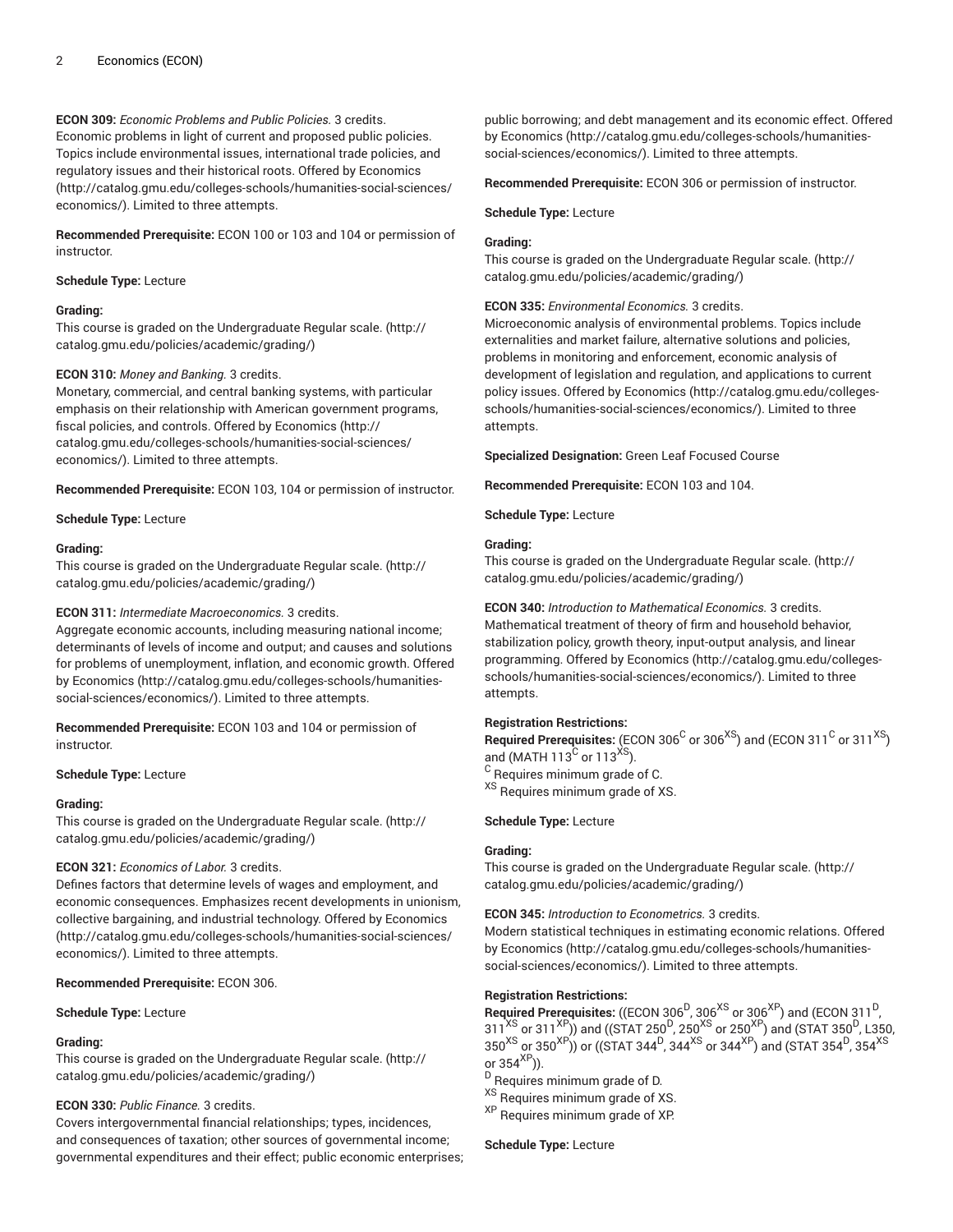# **Grading:**

This course is graded on the [Undergraduate](http://catalog.gmu.edu/policies/academic/grading/) Regular scale. ([http://](http://catalog.gmu.edu/policies/academic/grading/) [catalog.gmu.edu/policies/academic/grading/\)](http://catalog.gmu.edu/policies/academic/grading/)

**ECON 355:** *The Political Economy of Nonprofit Institutions.* 3 credits. Applies the basic principles of economics to teach students to think critically about nonprofit institutions. Examines the economics of nonprofit institutions, how incentives influence the evolution of charities, and current issues in nonprofit organizations. Offered by [Economics](http://catalog.gmu.edu/colleges-schools/humanities-social-sciences/economics/) ([http://catalog.gmu.edu/colleges-schools/humanities-social-sciences/](http://catalog.gmu.edu/colleges-schools/humanities-social-sciences/economics/) [economics/\)](http://catalog.gmu.edu/colleges-schools/humanities-social-sciences/economics/). Limited to three attempts.

**Specialized Designation:** Writing Intensive in Major

**Recommended Prerequisite:** ECON 103 and ECON 104 or permission of instructor.

**Schedule Type:** Seminar

# **Grading:**

This course is graded on the [Undergraduate](http://catalog.gmu.edu/policies/academic/grading/) Regular scale. ([http://](http://catalog.gmu.edu/policies/academic/grading/) [catalog.gmu.edu/policies/academic/grading/\)](http://catalog.gmu.edu/policies/academic/grading/)

**ECON 360:** *Economics of Developing Areas.* 3 credits.

Economic growth characteristic of developing countries. Economic development, obstacles to development, policies, and planning. Offered by [Economics](http://catalog.gmu.edu/colleges-schools/humanities-social-sciences/economics/) [\(http://catalog.gmu.edu/colleges-schools/humanities](http://catalog.gmu.edu/colleges-schools/humanities-social-sciences/economics/)[social-sciences/economics/\)](http://catalog.gmu.edu/colleges-schools/humanities-social-sciences/economics/). Limited to three attempts.

**Mason Core:** [Global Understanding](http://catalog.gmu.edu/mason-core/) ([http://catalog.gmu.edu/mason](http://catalog.gmu.edu/mason-core/)[core/\)](http://catalog.gmu.edu/mason-core/)

**Recommended Prerequisite:** ECON 103 and 104 or permission of instructor.

# **Schedule Type:** Lecture

### **Grading:**

This course is graded on the [Undergraduate](http://catalog.gmu.edu/policies/academic/grading/) Regular scale. ([http://](http://catalog.gmu.edu/policies/academic/grading/) [catalog.gmu.edu/policies/academic/grading/\)](http://catalog.gmu.edu/policies/academic/grading/)

**ECON 361:** *Economic Development of Latin America.* 3 credits. Economic development, institutions, and problems of Latin America. Offered by [Economics](http://catalog.gmu.edu/colleges-schools/humanities-social-sciences/economics/) ([http://catalog.gmu.edu/colleges-schools/](http://catalog.gmu.edu/colleges-schools/humanities-social-sciences/economics/) [humanities-social-sciences/economics/\)](http://catalog.gmu.edu/colleges-schools/humanities-social-sciences/economics/). Limited to three attempts.

**Mason Core:** [Global Understanding](http://catalog.gmu.edu/mason-core/) ([http://catalog.gmu.edu/mason](http://catalog.gmu.edu/mason-core/)[core/\)](http://catalog.gmu.edu/mason-core/)

**Specialized Designation:** Non-Western Culture

**Recommended Prerequisite:** ECON 103 and 104 or permission of instructor.

**Schedule Type:** Lecture

#### **Grading:**

This course is graded on the [Undergraduate](http://catalog.gmu.edu/policies/academic/grading/) Regular scale. ([http://](http://catalog.gmu.edu/policies/academic/grading/) [catalog.gmu.edu/policies/academic/grading/\)](http://catalog.gmu.edu/policies/academic/grading/)

#### **ECON 362:** *African Economic Development.* 3 credits.

Issues of economic development as applied to Africa. Includes overview of early economic history in Africa and post-independence development, and contemporary development problems. Offered by [Economics](http://catalog.gmu.edu/colleges-schools/humanities-social-sciences/economics/) ([http://catalog.gmu.edu/colleges-schools/humanities-social-sciences/](http://catalog.gmu.edu/colleges-schools/humanities-social-sciences/economics/) [economics/\)](http://catalog.gmu.edu/colleges-schools/humanities-social-sciences/economics/). Limited to three attempts.

**Mason Core:** [Global Understanding \(http://catalog.gmu.edu/mason](http://catalog.gmu.edu/mason-core/)[core/](http://catalog.gmu.edu/mason-core/))

**Specialized Designation:** Non-Western Culture

**Recommended Prerequisite:** ECON 103 and 104.

**Schedule Type:** Lecture

# **Grading:**

This course is graded on the [Undergraduate](http://catalog.gmu.edu/policies/academic/grading/) Regular scale. ([http://](http://catalog.gmu.edu/policies/academic/grading/) [catalog.gmu.edu/policies/academic/grading/](http://catalog.gmu.edu/policies/academic/grading/))

**ECON 365:** *Topics in Economic History.* 3 credits.

Possible topics include ancient, medieval, modern European, and American economic history, using econometric analysis as necessary. Notes: May be repeated when topic is different. Offered by [Economics](http://catalog.gmu.edu/colleges-schools/humanities-social-sciences/economics/) [\(http://catalog.gmu.edu/colleges-schools/humanities-social-sciences/](http://catalog.gmu.edu/colleges-schools/humanities-social-sciences/economics/) [economics/](http://catalog.gmu.edu/colleges-schools/humanities-social-sciences/economics/)). May be repeated within the term for a maximum 6 credits.

**Specialized Designation:** Topic Varies, Writing Intensive in Major

**Recommended Prerequisite:** ECON 103 and 104.

**Schedule Type:** Lec/Sem #1, Lec/Sem #2, Lec/Sem #3, Lec/Sem #4, Lec/ Sem #5, Lec/Sem #6, Lec/Sem #7, Lec/Sem #8, Lec/Sem #9, Lecture, Sem/Lec #10, Sem/Lec #11, Sem/Lec #12, Sem/Lec #13, Sem/Lec #14, Sem/Lec #15, Sem/Lec #16, Sem/Lec #17, Sem/Lec #18

# **Grading:**

This course is graded on the [Undergraduate](http://catalog.gmu.edu/policies/academic/grading/) Regular scale. ([http://](http://catalog.gmu.edu/policies/academic/grading/) [catalog.gmu.edu/policies/academic/grading/](http://catalog.gmu.edu/policies/academic/grading/))

**ECON 367:** *Money, Markets, and Economic Policy.* 3 credits.

Applies basic economic concepts and principles to issues facing the U.S. and global economies. Topics include productivity and economic growth, taxes, healthcare, globalization, income distribution and financial crises, with an emphasis on market structure, social institutions and the not-always rational behavior of investors and consumers. Offered by [Economics \(http://catalog.gmu.edu/colleges-schools/humanities](http://catalog.gmu.edu/colleges-schools/humanities-social-sciences/economics/)[social-sciences/economics/\)](http://catalog.gmu.edu/colleges-schools/humanities-social-sciences/economics/). Limited to three attempts. Equivalent to GOVT 367.

**Mason Core:** [Social/Behavioral](http://catalog.gmu.edu/mason-core/) Sciences [\(http://catalog.gmu.edu/mason](http://catalog.gmu.edu/mason-core/)[core/](http://catalog.gmu.edu/mason-core/))

#### **Schedule Type:** Seminar

# **Grading:**

This course is graded on the [Undergraduate](http://catalog.gmu.edu/policies/academic/grading/) Regular scale. ([http://](http://catalog.gmu.edu/policies/academic/grading/) [catalog.gmu.edu/policies/academic/grading/](http://catalog.gmu.edu/policies/academic/grading/))

**ECON 370:** *Economics of Industrial Organization.* 3 credits. Factors influencing industrial structure, and industrial conduct and performance. Offered by [Economics](http://catalog.gmu.edu/colleges-schools/humanities-social-sciences/economics/) [\(http://catalog.gmu.edu/colleges](http://catalog.gmu.edu/colleges-schools/humanities-social-sciences/economics/)[schools/humanities-social-sciences/economics/\)](http://catalog.gmu.edu/colleges-schools/humanities-social-sciences/economics/). Limited to three attempts.

**Recommended Prerequisite:** ECON 306 or permission of instructor.

**Schedule Type:** Lecture

# **Grading:**

This course is graded on the [Undergraduate](http://catalog.gmu.edu/policies/academic/grading/) Regular scale. ([http://](http://catalog.gmu.edu/policies/academic/grading/) [catalog.gmu.edu/policies/academic/grading/](http://catalog.gmu.edu/policies/academic/grading/))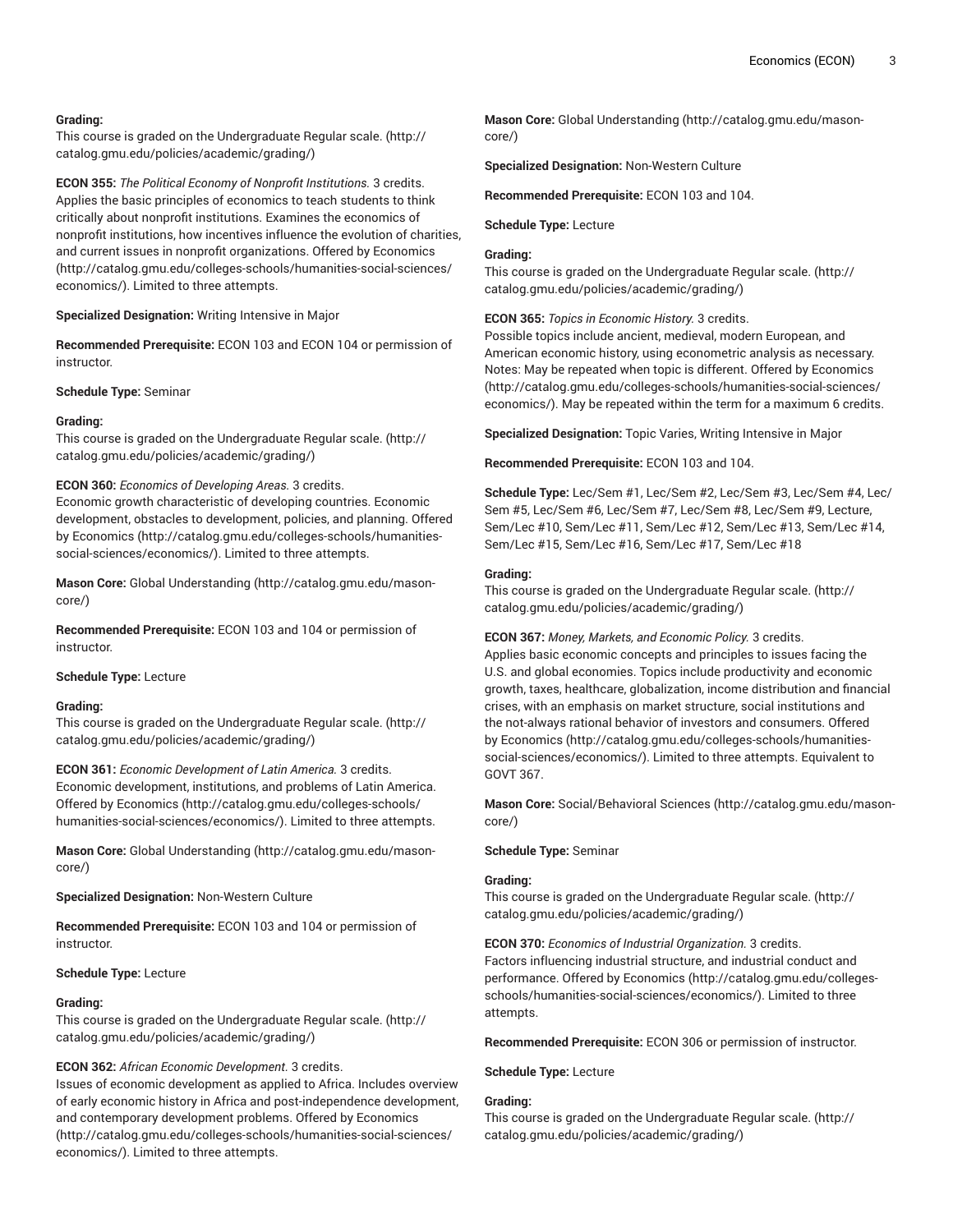# **ECON 374:** *Health Economics.* 3 credits.

Microeconomic analysis of health and medicine. Topics include the determinants of health, health externalities, health insurance, the health effects of medicine, the supply and demand of medicine, medical quality and regulation, and information asymmetries. Offered by [Economics](http://catalog.gmu.edu/colleges-schools/humanities-social-sciences/economics/) ([http://catalog.gmu.edu/colleges-schools/humanities-social-sciences/](http://catalog.gmu.edu/colleges-schools/humanities-social-sciences/economics/) [economics/\)](http://catalog.gmu.edu/colleges-schools/humanities-social-sciences/economics/). Limited to three attempts.

**Recommended Prerequisite:** ECON 103 and ECON 104 or permission of instructor.

#### **Schedule Type:** Lecture

#### **Grading:**

This course is graded on the [Undergraduate](http://catalog.gmu.edu/policies/academic/grading/) Regular scale. ([http://](http://catalog.gmu.edu/policies/academic/grading/) [catalog.gmu.edu/policies/academic/grading/\)](http://catalog.gmu.edu/policies/academic/grading/)

#### **ECON 380:** *Economies in Transition.* 3 credits.

Examines problems and achievements of formerly communist and socialist countries including China, Eastern European countries, and Russia and other countries of the former Soviet Union as they transition to more market-oriented economies. Includes market economics and central planning. Offered by [Economics](http://catalog.gmu.edu/colleges-schools/humanities-social-sciences/economics/) ([http://catalog.gmu.edu/](http://catalog.gmu.edu/colleges-schools/humanities-social-sciences/economics/) [colleges-schools/humanities-social-sciences/economics/\)](http://catalog.gmu.edu/colleges-schools/humanities-social-sciences/economics/). Limited to three attempts.

**Mason Core:** [Global Understanding](http://catalog.gmu.edu/mason-core/) ([http://catalog.gmu.edu/mason](http://catalog.gmu.edu/mason-core/)[core/\)](http://catalog.gmu.edu/mason-core/)

**Recommended Prerequisite:** ECON 103 and 104 or permission of instructor.

**Schedule Type:** Lecture

#### **Grading:**

This course is graded on the [Undergraduate](http://catalog.gmu.edu/policies/academic/grading/) Regular scale. ([http://](http://catalog.gmu.edu/policies/academic/grading/) [catalog.gmu.edu/policies/academic/grading/\)](http://catalog.gmu.edu/policies/academic/grading/)

# **ECON 385:** *International Economic Policy.* 3 credits.

Introduces economic way of thinking on trade and international finance. Presents historical and current information on consequences of trade and protectionism. Notes: May not be applied toward the elective course requirement needed for a major or minor in economics. Offered by [Economics](http://catalog.gmu.edu/colleges-schools/humanities-social-sciences/economics/) ([http://catalog.gmu.edu/colleges-schools/humanities-social](http://catalog.gmu.edu/colleges-schools/humanities-social-sciences/economics/)[sciences/economics/\)](http://catalog.gmu.edu/colleges-schools/humanities-social-sciences/economics/). Limited to three attempts.

#### **Schedule Type:** Lecture

#### **Grading:**

This course is graded on the [Undergraduate](http://catalog.gmu.edu/policies/academic/grading/) Regular scale. ([http://](http://catalog.gmu.edu/policies/academic/grading/) [catalog.gmu.edu/policies/academic/grading/\)](http://catalog.gmu.edu/policies/academic/grading/)

# **ECON 390:** *International Economics.* 3 credits.

Foreign exchange market, balance of payment, foreign trade policies, and theories of international trade. Offered by [Economics](http://catalog.gmu.edu/colleges-schools/humanities-social-sciences/economics/) ([http://](http://catalog.gmu.edu/colleges-schools/humanities-social-sciences/economics/) [catalog.gmu.edu/colleges-schools/humanities-social-sciences/](http://catalog.gmu.edu/colleges-schools/humanities-social-sciences/economics/) [economics/\)](http://catalog.gmu.edu/colleges-schools/humanities-social-sciences/economics/). Limited to three attempts.

**Recommended Prerequisite:** ECON 306 and ECON 311 or permission of instructor.

**Schedule Type:** Lecture

**Grading:**

This course is graded on the [Undergraduate](http://catalog.gmu.edu/policies/academic/grading/) Regular scale. ([http://](http://catalog.gmu.edu/policies/academic/grading/) [catalog.gmu.edu/policies/academic/grading/](http://catalog.gmu.edu/policies/academic/grading/))

### **ECON 395:** *Effective Writing in Economics.* 3 credits.

Develops students' ability to express economic arguments effectively through writing. Applies the basic principles of economics to teach students to think critically about economic problems. Offered by [Economics](http://catalog.gmu.edu/colleges-schools/humanities-social-sciences/economics/) ([http://catalog.gmu.edu/colleges-schools/humanities-social](http://catalog.gmu.edu/colleges-schools/humanities-social-sciences/economics/)[sciences/economics/](http://catalog.gmu.edu/colleges-schools/humanities-social-sciences/economics/)). Limited to two attempts.

**Specialized Designation:** Writing Intensive in Major

**Recommended Prerequisite:** ECON 103 and ECON 104 or permission of instructor

**Schedule Type:** Seminar

#### **Grading:**

This course is graded on the [Undergraduate](http://catalog.gmu.edu/policies/academic/grading/) Regular scale. ([http://](http://catalog.gmu.edu/policies/academic/grading/) [catalog.gmu.edu/policies/academic/grading/](http://catalog.gmu.edu/policies/academic/grading/))

#### **ECON 398:** *Internship.* 3-6 credits.

Students find economics-related internship with assistance from Career Services. Pre-internship proposal and final reflections paper required. Offered by [Economics](http://catalog.gmu.edu/colleges-schools/humanities-social-sciences/economics/) ([http://catalog.gmu.edu/colleges-schools/](http://catalog.gmu.edu/colleges-schools/humanities-social-sciences/economics/) [humanities-social-sciences/economics/](http://catalog.gmu.edu/colleges-schools/humanities-social-sciences/economics/)). Limited to three attempts.

**Recommended Prerequisite:** 6 upper-level hours in economics, Junior standing, and permission of instructor.

**Schedule Type:** Internship

# **Grading:**

This course is graded on the [Satisfactory/No](http://catalog.gmu.edu/policies/academic/grading/) Credit scale. [\(http://](http://catalog.gmu.edu/policies/academic/grading/) [catalog.gmu.edu/policies/academic/grading/](http://catalog.gmu.edu/policies/academic/grading/))

# **400 Level Courses**

**ECON 403:** *Austrian Economics.* 3 credits.

Microeconomic and macroeconomic models and misallocation of resources. Alternative economic tools from noted Austrian economists. Offered by [Economics](http://catalog.gmu.edu/colleges-schools/humanities-social-sciences/economics/) ([http://catalog.gmu.edu/colleges-schools/](http://catalog.gmu.edu/colleges-schools/humanities-social-sciences/economics/) [humanities-social-sciences/economics/](http://catalog.gmu.edu/colleges-schools/humanities-social-sciences/economics/)). Limited to three attempts.

**Recommended Prerequisite:** ECON 306 and 311.

#### **Schedule Type:** Lecture

# **Grading:**

This course is graded on the [Undergraduate](http://catalog.gmu.edu/policies/academic/grading/) Regular scale. ([http://](http://catalog.gmu.edu/policies/academic/grading/) [catalog.gmu.edu/policies/academic/grading/](http://catalog.gmu.edu/policies/academic/grading/))

# **ECON 410:** *Public Choice.* 3 credits.

Applies economic theory, methodology to study nonmarket decision making. Offered by [Economics](http://catalog.gmu.edu/colleges-schools/humanities-social-sciences/economics/) ([http://catalog.gmu.edu/colleges](http://catalog.gmu.edu/colleges-schools/humanities-social-sciences/economics/)[schools/humanities-social-sciences/economics/\)](http://catalog.gmu.edu/colleges-schools/humanities-social-sciences/economics/). Limited to three attempts.

#### **Recommended Prerequisite:** ECON 306.

**Schedule Type:** Lecture

# **Grading:**

This course is graded on the [Undergraduate](http://catalog.gmu.edu/policies/academic/grading/) Regular scale. ([http://](http://catalog.gmu.edu/policies/academic/grading/) [catalog.gmu.edu/policies/academic/grading/](http://catalog.gmu.edu/policies/academic/grading/))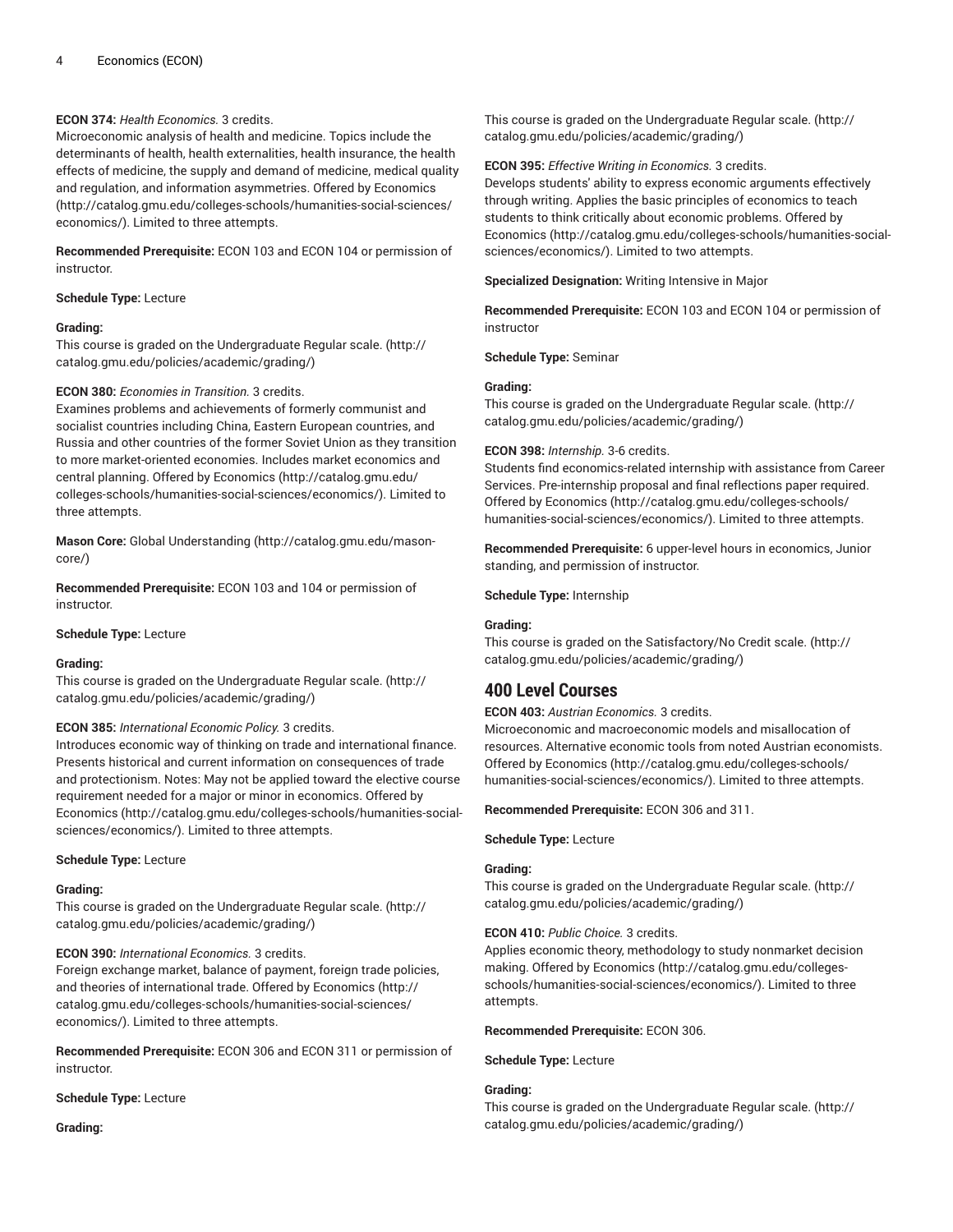**ECON 412:** *Game Theory and Economics of Institutions.* 3 credits. Introduces game theory and its relevance for analyzing framework of rules and institutions within which economic processes occur. Applies game theoretical concepts to comparative analysis of causes and effects of alternative institutional arrangements. Offered by [Economics](http://catalog.gmu.edu/colleges-schools/humanities-social-sciences/economics/) ([http://catalog.gmu.edu/colleges-schools/humanities-social-sciences/](http://catalog.gmu.edu/colleges-schools/humanities-social-sciences/economics/) [economics/\)](http://catalog.gmu.edu/colleges-schools/humanities-social-sciences/economics/). Limited to three attempts.

**Recommended Prerequisite:** ECON 306 or permission of instructor.

### **Schedule Type:** Lecture

# **Grading:**

This course is graded on the [Undergraduate](http://catalog.gmu.edu/policies/academic/grading/) Regular scale. ([http://](http://catalog.gmu.edu/policies/academic/grading/) [catalog.gmu.edu/policies/academic/grading/\)](http://catalog.gmu.edu/policies/academic/grading/)

# **ECON 415:** *Law and Economics.* 3 credits.

Economic analysis of the law. Topics include introduction to legal institutions and legal analysis; application of economic concepts to the law of property, contracts and torts, criminal and constitutional law; economic efficiency of common law; and public choice perspective on the evolution of the law. Offered by [Economics](http://catalog.gmu.edu/colleges-schools/humanities-social-sciences/economics/) [\(http://catalog.gmu.edu/](http://catalog.gmu.edu/colleges-schools/humanities-social-sciences/economics/) [colleges-schools/humanities-social-sciences/economics/\)](http://catalog.gmu.edu/colleges-schools/humanities-social-sciences/economics/). Limited to three attempts.

**Recommended Prerequisite:** ECON 306 or permission of instructor.

**Schedule Type:** Lecture

# **Grading:**

This course is graded on the [Undergraduate](http://catalog.gmu.edu/policies/academic/grading/) Regular scale. ([http://](http://catalog.gmu.edu/policies/academic/grading/) [catalog.gmu.edu/policies/academic/grading/\)](http://catalog.gmu.edu/policies/academic/grading/)

# **ECON 420:** *International Money and Finance.* 3 credits.

Examines models of balance of payments, exchange rate behavior, and open economy macroeconomics. Includes international financial system and issues such as globalization and international financial instability. Offered by [Economics](http://catalog.gmu.edu/colleges-schools/humanities-social-sciences/economics/) ([http://catalog.gmu.edu/colleges-schools/](http://catalog.gmu.edu/colleges-schools/humanities-social-sciences/economics/) [humanities-social-sciences/economics/\)](http://catalog.gmu.edu/colleges-schools/humanities-social-sciences/economics/). Limited to three attempts.

**Recommended Prerequisite:** ECON 306 and 311, or permission of instructor.

# **Schedule Type:** Lecture

# **Grading:**

This course is graded on the [Undergraduate](http://catalog.gmu.edu/policies/academic/grading/) Regular scale. ([http://](http://catalog.gmu.edu/policies/academic/grading/) [catalog.gmu.edu/policies/academic/grading/\)](http://catalog.gmu.edu/policies/academic/grading/)

# **ECON 421:** *Financial Economics.* 3 credits.

Provides a survey of financial economics including a brief overview of the U.S. and international financial system and the role of different financial institutions. Covers the leading theoretical models in the field. Offered by [Economics](http://catalog.gmu.edu/colleges-schools/humanities-social-sciences/economics/) ([http://catalog.gmu.edu/colleges-schools/humanities-social](http://catalog.gmu.edu/colleges-schools/humanities-social-sciences/economics/)[sciences/economics/\)](http://catalog.gmu.edu/colleges-schools/humanities-social-sciences/economics/). Limited to three attempts.

**Recommended Prerequisite:** ECON 103, ECON 104, ECON 306, ECON 311.

**Schedule Type:** Seminar

# **Grading:**

This course is graded on the [Undergraduate](http://catalog.gmu.edu/policies/academic/grading/) Regular scale. ([http://](http://catalog.gmu.edu/policies/academic/grading/) [catalog.gmu.edu/policies/academic/grading/\)](http://catalog.gmu.edu/policies/academic/grading/)

# **ECON 435:** *Economics of Energy.* 3 credits.

Examines various issues in the energy industry using tools from microeconomic theory, law and economics and public choice. Topics include issues related to oil, historical and current energy regulation, and environmental issues associated with energy. Offered by [Economics](http://catalog.gmu.edu/colleges-schools/humanities-social-sciences/economics/) [\(http://catalog.gmu.edu/colleges-schools/humanities-social-sciences/](http://catalog.gmu.edu/colleges-schools/humanities-social-sciences/economics/) [economics/](http://catalog.gmu.edu/colleges-schools/humanities-social-sciences/economics/)). Limited to three attempts.

**Specialized Designation:** Writing Intensive in Major

**Recommended Prerequisite:** ECON 306.

**Schedule Type:** Lecture

# **Grading:**

This course is graded on the [Undergraduate](http://catalog.gmu.edu/policies/academic/grading/) Regular scale. ([http://](http://catalog.gmu.edu/policies/academic/grading/) [catalog.gmu.edu/policies/academic/grading/](http://catalog.gmu.edu/policies/academic/grading/))

### **ECON 445:** *Design and Analysis of Experiments.* 3 credits.

Topics include comparing two or more treatments, and computing and interpreting analysis of variance. Discusses randomized block, Latin square, and factorial designs; and applications to economics experiments. Offered by [Economics](http://catalog.gmu.edu/colleges-schools/humanities-social-sciences/economics/) ([http://catalog.gmu.edu/colleges](http://catalog.gmu.edu/colleges-schools/humanities-social-sciences/economics/)[schools/humanities-social-sciences/economics/\)](http://catalog.gmu.edu/colleges-schools/humanities-social-sciences/economics/). Limited to three attempts.

**Recommended Prerequisite:** STAT 250 or 344, or MATH 351, or IT 250, or permission of instructor.

**Schedule Type:** Lecture

#### **Grading:**

This course is graded on the [Undergraduate](http://catalog.gmu.edu/policies/academic/grading/) Regular scale. ([http://](http://catalog.gmu.edu/policies/academic/grading/) [catalog.gmu.edu/policies/academic/grading/](http://catalog.gmu.edu/policies/academic/grading/))

**ECON 460:** *Senior Seminar in Philosophy, Politics, and Economics.* 3 credits. Covers issues in the philosophy, economics, and political science of institutions, information, and collective action. Through case studies of existing legal and political institutions, applies the insights to problems in politics, policy making, social-choice theory, and social, moral, and political philosophy. (Specific content varies). Notes: Serves as the capstone course for the PPE program. Offered by [Economics](http://catalog.gmu.edu/colleges-schools/humanities-social-sciences/economics/) [\(http://catalog.gmu.edu/colleges-schools/humanities-social-sciences/](http://catalog.gmu.edu/colleges-schools/humanities-social-sciences/economics/) [economics/](http://catalog.gmu.edu/colleges-schools/humanities-social-sciences/economics/)). Limited to three attempts. Equivalent to GOVT 469, PHIL 460.

**Recommended Prerequisite:** PHIL 358 and ECON 412 or permission of instructor.

# **Schedule Type:** Seminar

# **Grading:**

This course is graded on the [Undergraduate](http://catalog.gmu.edu/policies/academic/grading/) Regular scale. ([http://](http://catalog.gmu.edu/policies/academic/grading/) [catalog.gmu.edu/policies/academic/grading/](http://catalog.gmu.edu/policies/academic/grading/))

# **ECON 470:** *Economics of Regulation.* 3 credits.

Examines various issues surrounding concepts of regulation using tools from microeconomic theory and public choice. Topics include antitrust, rate regulation, policy rationales for regulation, and issues of current interest. Offered by [Economics](http://catalog.gmu.edu/colleges-schools/humanities-social-sciences/economics/) [\(http://catalog.gmu.edu/colleges](http://catalog.gmu.edu/colleges-schools/humanities-social-sciences/economics/)[schools/humanities-social-sciences/economics/\)](http://catalog.gmu.edu/colleges-schools/humanities-social-sciences/economics/). Limited to three attempts.

**Specialized Designation:** Writing Intensive in Major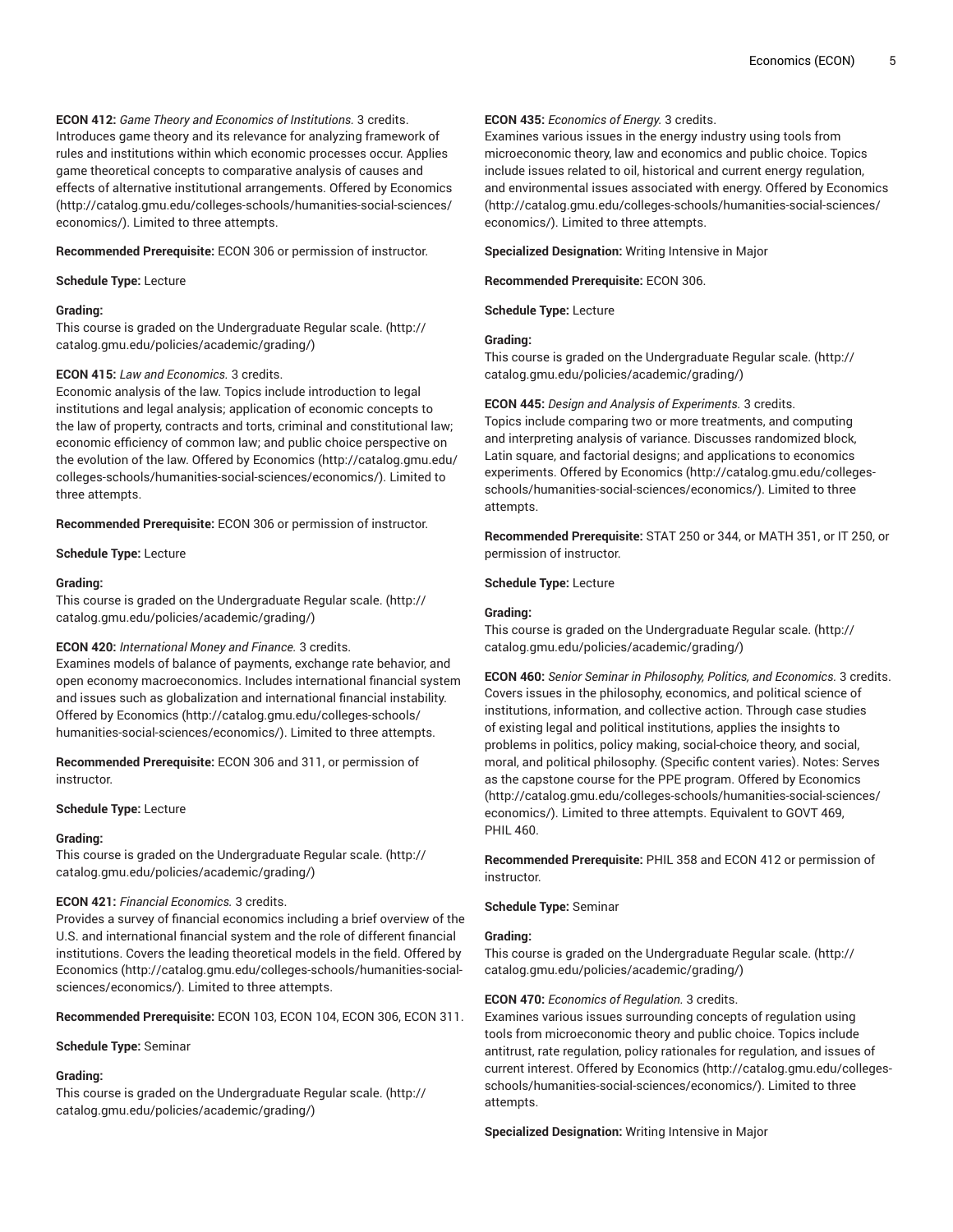# **Recommended Prerequisite:** ECON 306.

# **Schedule Type:** Lecture

# **Grading:**

This course is graded on the [Undergraduate](http://catalog.gmu.edu/policies/academic/grading/) Regular scale. ([http://](http://catalog.gmu.edu/policies/academic/grading/) [catalog.gmu.edu/policies/academic/grading/\)](http://catalog.gmu.edu/policies/academic/grading/)

# **ECON 471:** *Airline Economics.* 3 credits.

Economic theory as it is applied to commercial airlines. Offered by [Economics](http://catalog.gmu.edu/colleges-schools/humanities-social-sciences/economics/) ([http://catalog.gmu.edu/colleges-schools/humanities-social](http://catalog.gmu.edu/colleges-schools/humanities-social-sciences/economics/)[sciences/economics/\)](http://catalog.gmu.edu/colleges-schools/humanities-social-sciences/economics/). Limited to three attempts.

**Recommended Prerequisite:** ECON 306 or permission of instructor.

# **Schedule Type:** Seminar

# **Grading:**

This course is graded on the [Undergraduate](http://catalog.gmu.edu/policies/academic/grading/) Regular scale. ([http://](http://catalog.gmu.edu/policies/academic/grading/) [catalog.gmu.edu/policies/academic/grading/\)](http://catalog.gmu.edu/policies/academic/grading/)

**ECON 481:** *The Development of Economic Thought.* 3 credits.

Developments in economic thought from 1500 to the present. Emphasizes historical origins, impact on contemporary economics, and theoretical validity. Offered by [Economics](http://catalog.gmu.edu/colleges-schools/humanities-social-sciences/economics/) ([http://catalog.gmu.edu/](http://catalog.gmu.edu/colleges-schools/humanities-social-sciences/economics/) [colleges-schools/humanities-social-sciences/economics/\)](http://catalog.gmu.edu/colleges-schools/humanities-social-sciences/economics/). Limited to three attempts.

**Recommended Prerequisite:** ECON 306 and 311 or permission of instructor.

# **Schedule Type:** Lecture

# **Grading:**

This course is graded on the [Undergraduate](http://catalog.gmu.edu/policies/academic/grading/) Regular scale. ([http://](http://catalog.gmu.edu/policies/academic/grading/) [catalog.gmu.edu/policies/academic/grading/\)](http://catalog.gmu.edu/policies/academic/grading/)

# **ECON 485:** *Smithian Political Economy I.* 3 credits.

Studies the thought of Adam Smith. As the first in a two-course sequence, course focuses on The Theory of Moral Sentiments. Offered by [Economics](http://catalog.gmu.edu/colleges-schools/humanities-social-sciences/economics/) ([http://catalog.gmu.edu/colleges-schools/humanities-social](http://catalog.gmu.edu/colleges-schools/humanities-social-sciences/economics/)[sciences/economics/\)](http://catalog.gmu.edu/colleges-schools/humanities-social-sciences/economics/). Limited to three attempts.

**Specialized Designation:** Writing Intensive in Major

# **Schedule Type:** Lecture

# **Grading:**

This course is graded on the [Undergraduate](http://catalog.gmu.edu/policies/academic/grading/) Regular scale. ([http://](http://catalog.gmu.edu/policies/academic/grading/) [catalog.gmu.edu/policies/academic/grading/\)](http://catalog.gmu.edu/policies/academic/grading/)

# **ECON 486:** *Smithian Political Economy II.* 3 credits.

Studies the thought of Adam Smith. As the second in a two-course sequence, course focuses on The Wealth of Nations. Offered by [Economics](http://catalog.gmu.edu/colleges-schools/humanities-social-sciences/economics/) ([http://catalog.gmu.edu/colleges-schools/humanities-social](http://catalog.gmu.edu/colleges-schools/humanities-social-sciences/economics/)[sciences/economics/\)](http://catalog.gmu.edu/colleges-schools/humanities-social-sciences/economics/). Limited to three attempts.

# **Schedule Type:** Lecture

# **Grading:**

This course is graded on the [Undergraduate](http://catalog.gmu.edu/policies/academic/grading/) Regular scale. ([http://](http://catalog.gmu.edu/policies/academic/grading/) [catalog.gmu.edu/policies/academic/grading/\)](http://catalog.gmu.edu/policies/academic/grading/)

# **ECON 491:** *Capstone in Economics.* 3 credits.

Project-based course to develop an academic portfolio and demonstrate mastery in economic theory, statistical analysis, and critical thinking in the discipline of economics. Offered by [Economics](http://catalog.gmu.edu/colleges-schools/humanities-social-sciences/economics/) ([http://](http://catalog.gmu.edu/colleges-schools/humanities-social-sciences/economics/)

[catalog.gmu.edu/colleges-schools/humanities-social-sciences/](http://catalog.gmu.edu/colleges-schools/humanities-social-sciences/economics/) [economics/](http://catalog.gmu.edu/colleges-schools/humanities-social-sciences/economics/)). Limited to three attempts.

**Mason Core:** [Capstone](http://catalog.gmu.edu/mason-core/) ([http://catalog.gmu.edu/mason-core/\)](http://catalog.gmu.edu/mason-core/)

# **Registration Restrictions:**

 $\bf{Required \textit{Prerequisite:}}$  ((ECON 306 $^{\rm C}$  or 306 $^{\rm XS}$ ) and (ECON 311 $^{\rm C}$  or  $311^{XS}$ )).  $^{\rm C}$  Requires minimum grade of C. XS Requires minimum grade of XS.

Enrollment limited to students with a class of Senior Plus or Senior.

**Schedule Type:** Seminar

# **Grading:**

This course is graded on the [Undergraduate](http://catalog.gmu.edu/policies/academic/grading/) Regular scale. ([http://](http://catalog.gmu.edu/policies/academic/grading/) [catalog.gmu.edu/policies/academic/grading/](http://catalog.gmu.edu/policies/academic/grading/))

# **ECON 492:** *Study Abroad.* 1-6 credits.

Study abroad under supervision of George Mason faculty. Course topics, content, and locations vary. Notes: May be repeated with permission of department. Offered by [Economics](http://catalog.gmu.edu/colleges-schools/humanities-social-sciences/economics/) ([http://catalog.gmu.edu/colleges](http://catalog.gmu.edu/colleges-schools/humanities-social-sciences/economics/)[schools/humanities-social-sciences/economics/\)](http://catalog.gmu.edu/colleges-schools/humanities-social-sciences/economics/). May be repeated within the degree for a maximum 12 credits.

# **Schedule Type:** Lecture

# **Grading:**

This course is graded on the [Undergraduate](http://catalog.gmu.edu/policies/academic/grading/) Regular scale. ([http://](http://catalog.gmu.edu/policies/academic/grading/) [catalog.gmu.edu/policies/academic/grading/](http://catalog.gmu.edu/policies/academic/grading/))

# **ECON 493:** *Capstone Internship.* 3 credits.

Experience learning opportunity as a culminating experience in the major with a focus on applying scholarly research in economics to practical problems in the workplace. Offered by [Economics](http://catalog.gmu.edu/colleges-schools/humanities-social-sciences/economics/) ([http://](http://catalog.gmu.edu/colleges-schools/humanities-social-sciences/economics/) [catalog.gmu.edu/colleges-schools/humanities-social-sciences/](http://catalog.gmu.edu/colleges-schools/humanities-social-sciences/economics/) [economics/](http://catalog.gmu.edu/colleges-schools/humanities-social-sciences/economics/)). Limited to three attempts.

**Mason Core:** [Capstone](http://catalog.gmu.edu/mason-core/) ([http://catalog.gmu.edu/mason-core/\)](http://catalog.gmu.edu/mason-core/)

# **Registration Restrictions:**

 $\bf{Required \textit{Prerequisite:}}$  ((ECON 306 $^{\rm C}$  or 306 $^{\rm XS}$ ) and (ECON 311 $^{\rm C}$  or  $311^{XS}$ )).

- $^{\rm C}$  Requires minimum grade of C.
- XS Requires minimum grade of XS.

Enrollment limited to students with a class of Senior Plus or Senior.

**Schedule Type:** Internship

# **Grading:**

This course is graded on the [Undergraduate](http://catalog.gmu.edu/policies/academic/grading/) Regular scale. ([http://](http://catalog.gmu.edu/policies/academic/grading/) [catalog.gmu.edu/policies/academic/grading/](http://catalog.gmu.edu/policies/academic/grading/))

**ECON 494:** *Introduction to Independent Research in Economics.* 3 credits. Develops skills in finding and evaluating sources, oral presentation, and academic writing. Offered by [Economics \(http://catalog.gmu.edu/](http://catalog.gmu.edu/colleges-schools/humanities-social-sciences/economics/) [colleges-schools/humanities-social-sciences/economics/](http://catalog.gmu.edu/colleges-schools/humanities-social-sciences/economics/)). Limited to three attempts.

**Specialized Designation:** Mason Impact.

**Recommended Prerequisite:** ECON 306 and 311.

# **Registration Restrictions:**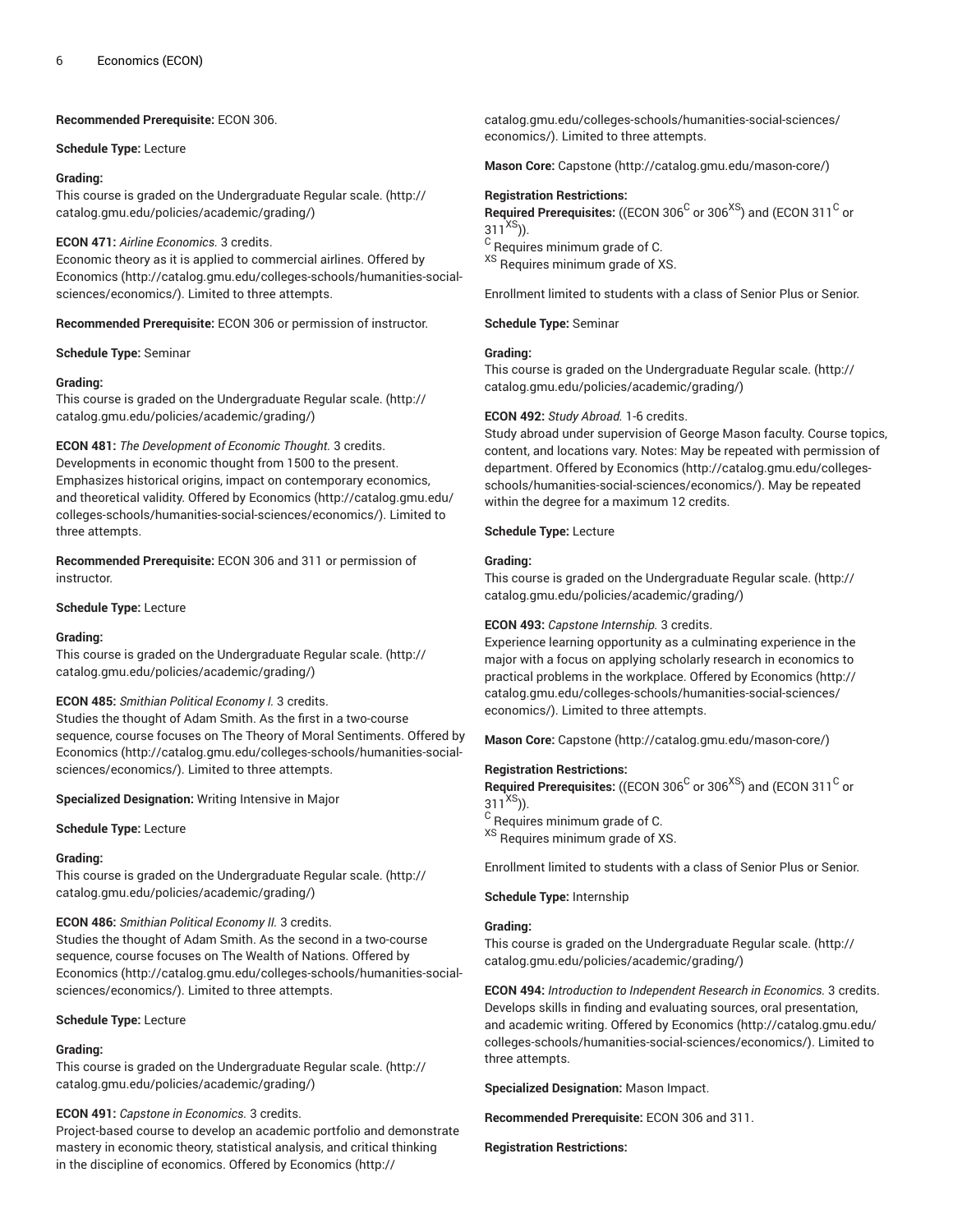Enrollment limited to students with a class of Junior, Senior Plus or Senior.

# **Schedule Type:** Seminar

# **Grading:**

This course is graded on the [Undergraduate](http://catalog.gmu.edu/policies/academic/grading/) Regular scale. ([http://](http://catalog.gmu.edu/policies/academic/grading/) [catalog.gmu.edu/policies/academic/grading/\)](http://catalog.gmu.edu/policies/academic/grading/)

**ECON 495:** *RS: Honors Thesis in Economics.* 3-6 credits.

Honors-level research on a self-selected topic in economics culminating in a substantial research paper and an oral presentation. Notes: Requirements for departmental honors in the major are in addition to the coursework required for the major. ECON 495 credit may not be applied toward the elective course requirement needed for a major or minor in economics. Offered by [Economics \(http://catalog.gmu.edu/colleges](http://catalog.gmu.edu/colleges-schools/humanities-social-sciences/economics/)[schools/humanities-social-sciences/economics/](http://catalog.gmu.edu/colleges-schools/humanities-social-sciences/economics/)). May be repeated within the degree for a maximum 6 credits.

**Mason Core:** [Capstone \(http://catalog.gmu.edu/mason-core/](http://catalog.gmu.edu/mason-core/))

**Specialized Designation:** Research/Scholarship Intensive

**Recommended Prerequisite:** ECON 494 with minimum grade of B or permission from the instructor with an approved research proposal.

**Schedule Type:** Independent Study

# **Grading:**

This course is graded on the [Undergraduate](http://catalog.gmu.edu/policies/academic/grading/) Special scale. [\(http://](http://catalog.gmu.edu/policies/academic/grading/) [catalog.gmu.edu/policies/academic/grading/\)](http://catalog.gmu.edu/policies/academic/grading/)

# **ECON 496:** *Special Topics in Economics.* 3 credits.

Subject matter varies. Notes: May be repeated when topic is different. Offered by [Economics](http://catalog.gmu.edu/colleges-schools/humanities-social-sciences/economics/) ([http://catalog.gmu.edu/colleges-schools/](http://catalog.gmu.edu/colleges-schools/humanities-social-sciences/economics/) [humanities-social-sciences/economics/\)](http://catalog.gmu.edu/colleges-schools/humanities-social-sciences/economics/). May be repeated within the term for a maximum 24 credits.

# **Specialized Designation:** Topic Varies

**Schedule Type:** Lec/Sem #1, Lec/Sem #2, Lec/Sem #3, Lec/Sem #4, Lec/ Sem #5, Lec/Sem #6, Lec/Sem #7, Lec/Sem #8, Lec/Sem #9, Lecture, Sem/Lec #10, Sem/Lec #11, Sem/Lec #12, Sem/Lec #13, Sem/Lec #14, Sem/Lec #15, Sem/Lec #16, Sem/Lec #17, Sem/Lec #18

# **Grading:**

This course is graded on the [Undergraduate](http://catalog.gmu.edu/policies/academic/grading/) Regular scale. ([http://](http://catalog.gmu.edu/policies/academic/grading/) [catalog.gmu.edu/policies/academic/grading/\)](http://catalog.gmu.edu/policies/academic/grading/)

# **ECON 499:** *Independent Study.* 1-4 credits.

Individual study of selected area of economics. Notes: Directed research paper required. Offered by [Economics](http://catalog.gmu.edu/colleges-schools/humanities-social-sciences/economics/) ([http://catalog.gmu.edu/colleges](http://catalog.gmu.edu/colleges-schools/humanities-social-sciences/economics/)[schools/humanities-social-sciences/economics/](http://catalog.gmu.edu/colleges-schools/humanities-social-sciences/economics/)). May be repeated within the term for a maximum 9 credits.

**Specialized Designation:** Topic Varies

**Recommended Prerequisite:** Economics majors with 90 credits, and permission of both the department and instructor.

**Schedule Type:** Independent Study

# **Grading:**

This course is graded on the [Undergraduate](http://catalog.gmu.edu/policies/academic/grading/) Regular scale. ([http://](http://catalog.gmu.edu/policies/academic/grading/) [catalog.gmu.edu/policies/academic/grading/\)](http://catalog.gmu.edu/policies/academic/grading/)

# **500 Level Courses**

**ECON 535:** *Survey of Applied Econometrics.* 3 credits.

Applied introduction to estimating economic relationships. Includes simple equation and simultaneous equation system estimation. Non-Degree students are permitted to enroll based on space availability determined one week before the first day of classes AND on meeting the prerequisites AND with permission of instructor. Offered by [Economics](http://catalog.gmu.edu/colleges-schools/humanities-social-sciences/economics/) [\(http://catalog.gmu.edu/colleges-schools/humanities-social-sciences/](http://catalog.gmu.edu/colleges-schools/humanities-social-sciences/economics/) [economics/](http://catalog.gmu.edu/colleges-schools/humanities-social-sciences/economics/)). May not be repeated for credit.

**Recommended Prerequisite:** Admission to master's program in economics or OM 210 or STAT 250 and 350, and ECON 306 and 311, and MATH 113; or permission of instructor.

# **Registration Restrictions:**

Enrollment limited to students with a class of Advanced to Candidacy, Graduate, Junior Plus, Non-Degree or Senior Plus.

Enrollment is limited to Graduate, Non-Degree or Undergraduate level students.

Students in a Non-Degree Undergraduate degree may **not** enroll.

**Schedule Type:** Lecture

# **Grading:**

This course is graded on the [Graduate Regular scale.](http://catalog.gmu.edu/policies/academic/grading/) ([http://](http://catalog.gmu.edu/policies/academic/grading/) [catalog.gmu.edu/policies/academic/grading/](http://catalog.gmu.edu/policies/academic/grading/))

# **600 Level Courses**

**ECON 611:** *Microeconomic Theory.* 3 credits.

Covers theory of behavior of consumers, firms, and resource suppliers; theories of choice under risk and uncertainty; partial equilibrium analysis of competitive and noncompetitive markets; general equilibrium analysis; and welfare economics. Introduces capital theory. Notes: Non-Degree students are permitted to enroll based on space availability determined one week before the first day of classes AND on meeting the prerequisites AND with permission of instructor. Offered by [Economics](http://catalog.gmu.edu/colleges-schools/humanities-social-sciences/economics/) [\(http://catalog.gmu.edu/colleges-schools/humanities-social-sciences/](http://catalog.gmu.edu/colleges-schools/humanities-social-sciences/economics/) [economics/](http://catalog.gmu.edu/colleges-schools/humanities-social-sciences/economics/)). May not be repeated for credit.

**Recommended Prerequisite:** Admission to master's program in economics or ECON 306 and 311, and MATH 113; or permission of instructor.

# **Registration Restrictions:**

Enrollment limited to students with a class of Advanced to Candidacy, Graduate, Junior Plus, Non-Degree or Senior Plus.

Enrollment is limited to Graduate, Non-Degree or Undergraduate level students.

Students in a Non-Degree Undergraduate degree may **not** enroll.

**Schedule Type:** Lecture

# **Grading:**

This course is graded on the [Graduate Regular scale.](http://catalog.gmu.edu/policies/academic/grading/) ([http://](http://catalog.gmu.edu/policies/academic/grading/) [catalog.gmu.edu/policies/academic/grading/](http://catalog.gmu.edu/policies/academic/grading/))

# **ECON 612:** *Microeconomic Theory II.* 3 credits.

Nature of the firm; theory of supply; and production functions, factor pricing, and supplies. Introduces microeconomic foundations of theories of public finance and public choice. Notes: Non-Degree students are permitted to enroll based on space availability determined one week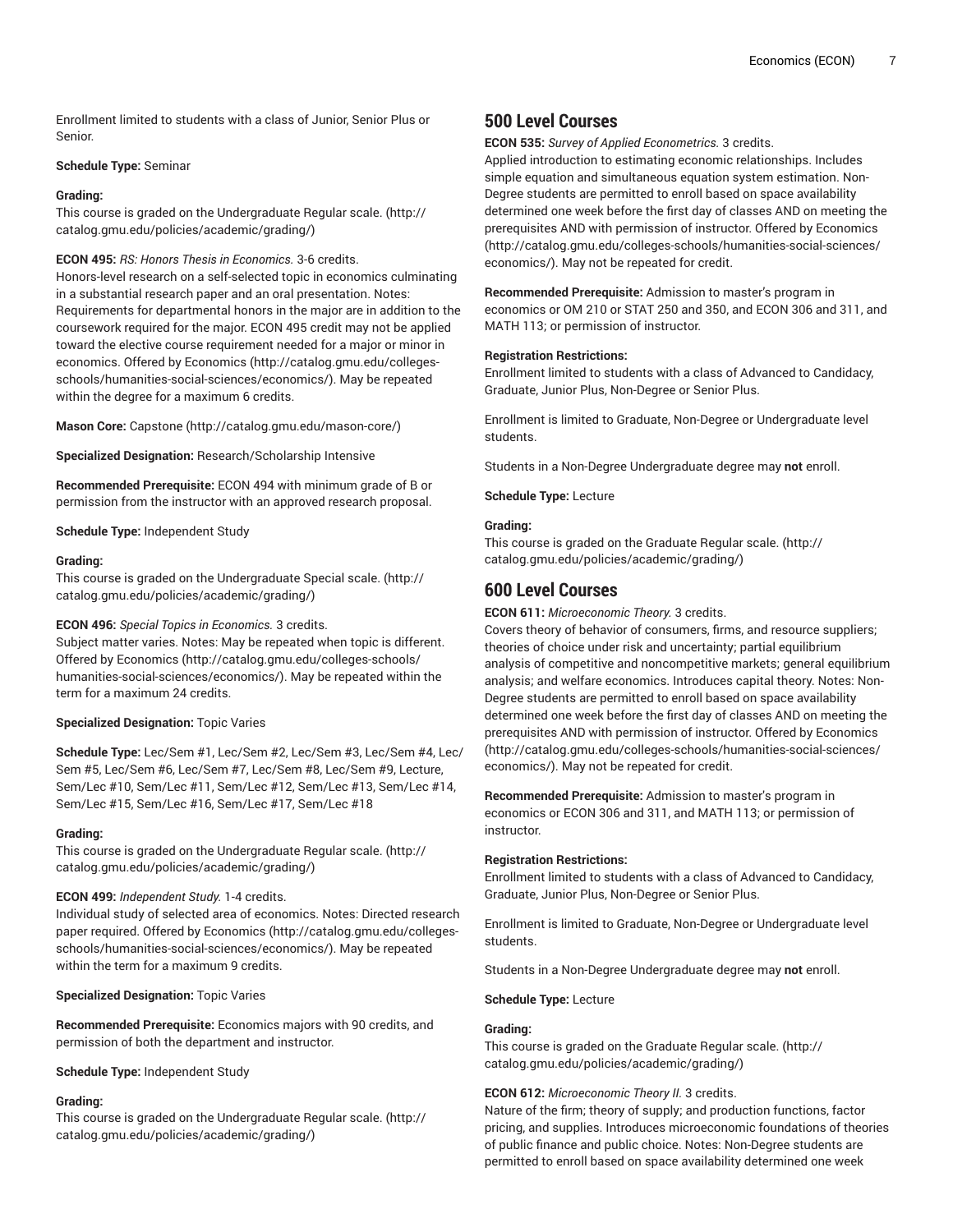before the first day of classes AND on meeting the prerequisites AND with permission of instructor. Offered by [Economics \(http://catalog.gmu.edu/](http://catalog.gmu.edu/colleges-schools/humanities-social-sciences/economics/) [colleges-schools/humanities-social-sciences/economics/\)](http://catalog.gmu.edu/colleges-schools/humanities-social-sciences/economics/). May not be repeated for credit.

**Recommended Prerequisite:** ECON 611.

### **Registration Restrictions:**

Enrollment limited to students with a class of Advanced to Candidacy, Graduate, Junior Plus, Non-Degree or Senior Plus.

Enrollment is limited to Graduate, Non-Degree or Undergraduate level students.

Students in a Non-Degree Undergraduate degree may **not** enroll.

**Schedule Type:** Lecture

#### **Grading:**

This course is graded on the [Graduate Regular scale.](http://catalog.gmu.edu/policies/academic/grading/) [\(http://](http://catalog.gmu.edu/policies/academic/grading/) [catalog.gmu.edu/policies/academic/grading/\)](http://catalog.gmu.edu/policies/academic/grading/)

# **ECON 615:** *Macroeconomic Theory.* 3 credits.

Survey course covering monetary theory, theories of consumption and saving, budget deficits, economic growth, international finance, and monetary and fiscal policies. Notes: Non-Degree students are permitted to enroll based on space availability determined one week before the first day of classes AND on meeting the prerequisites AND with permission of instructor. Offered by [Economics \(http://catalog.gmu.edu/colleges](http://catalog.gmu.edu/colleges-schools/humanities-social-sciences/economics/)[schools/humanities-social-sciences/economics/](http://catalog.gmu.edu/colleges-schools/humanities-social-sciences/economics/)). May not be repeated for credit.

**Recommended Prerequisite:** Admission to master's program in economics, or ECON 306 and 311, and MATH 113; or permission of instructor.

# **Registration Restrictions:**

Enrollment limited to students with a class of Advanced to Candidacy, Graduate, Junior Plus, Non-Degree or Senior Plus.

Enrollment is limited to Graduate, Non-Degree or Undergraduate level students.

Students in a Non-Degree Undergraduate degree may **not** enroll.

#### **Schedule Type:** Lecture

#### **Grading:**

This course is graded on the [Graduate Regular scale.](http://catalog.gmu.edu/policies/academic/grading/) [\(http://](http://catalog.gmu.edu/policies/academic/grading/) [catalog.gmu.edu/policies/academic/grading/\)](http://catalog.gmu.edu/policies/academic/grading/)

# **ECON 623:** *American Economic History.* 3 credits.

Explores development of American economy and evolution of economic institutions. Notes: ECON 637 recommended. Offered by [Economics](http://catalog.gmu.edu/colleges-schools/humanities-social-sciences/economics/) ([http://catalog.gmu.edu/colleges-schools/humanities-social-sciences/](http://catalog.gmu.edu/colleges-schools/humanities-social-sciences/economics/) [economics/\)](http://catalog.gmu.edu/colleges-schools/humanities-social-sciences/economics/). May not be repeated for credit.

**Recommended Prerequisite:** ECON 611 and 615, or ECON 715 and 811, taken concurrently; or permission of instructor.

# **Registration Restrictions:**

Enrollment limited to students with a class of Advanced to Candidacy, Graduate, Junior Plus, Non-Degree or Senior Plus.

Enrollment is limited to Graduate, Non-Degree or Undergraduate level students.

Students in a Non-Degree Undergraduate degree may **not** enroll.

**Schedule Type:** Lecture

# **Grading:**

This course is graded on the [Graduate Regular scale.](http://catalog.gmu.edu/policies/academic/grading/) ([http://](http://catalog.gmu.edu/policies/academic/grading/) [catalog.gmu.edu/policies/academic/grading/](http://catalog.gmu.edu/policies/academic/grading/))

# **ECON 630:** *Mathematical Economics I.* 3 credits.

Topics covered include: constrained maximization, differential calculus, integral calculus, linear algebra, matrix algebra, probability, and set theory. Emphasis is placed on economic applications. Notes: Non-Degree students are permitted to enroll depending on space availability determined one week before the first day of classes AND on meeting the prerequisites AND with permission of instructor. Offered by [Economics](http://catalog.gmu.edu/colleges-schools/humanities-social-sciences/economics/) [\(http://catalog.gmu.edu/colleges-schools/humanities-social-sciences/](http://catalog.gmu.edu/colleges-schools/humanities-social-sciences/economics/) [economics/](http://catalog.gmu.edu/colleges-schools/humanities-social-sciences/economics/)). May not be repeated for credit.

# **Recommended Prerequisite:** Admission to master's program in

economics, or ECON 306 and 311, and MATH 113, or permission of instructor.

#### **Registration Restrictions:**

Enrollment limited to students with a class of Advanced to Candidacy, Graduate, Junior Plus, Non-Degree or Senior Plus.

Enrollment is limited to Graduate, Non-Degree or Undergraduate level students.

Students in a Non-Degree Undergraduate degree may **not** enroll.

**Schedule Type:** Lecture

# **Grading:**

This course is graded on the [Graduate Regular scale.](http://catalog.gmu.edu/policies/academic/grading/) ([http://](http://catalog.gmu.edu/policies/academic/grading/) [catalog.gmu.edu/policies/academic/grading/](http://catalog.gmu.edu/policies/academic/grading/))

# **ECON 637:** *Econometrics I.* 3 credits.

Techniques of estimating relationships between economic variables. Introduces multiple regression and problems associated with single equation model-autocorrelation, multicollinearity, and heteroscedasticity. Notes: Non-Degree students are permitted to enroll based on space availability determined one week before the first day of classes AND on meeting the prerequisites AND with permission of instructor. Offered by [Economics](http://catalog.gmu.edu/colleges-schools/humanities-social-sciences/economics/) ([http://catalog.gmu.edu/colleges-schools/humanities-social](http://catalog.gmu.edu/colleges-schools/humanities-social-sciences/economics/)[sciences/economics/](http://catalog.gmu.edu/colleges-schools/humanities-social-sciences/economics/)). May not be repeated for credit.

**Recommended Prerequisite:** Acceptance to PhD program in economics, or permission of instructor.

# **Registration Restrictions:**

Enrollment limited to students with a class of Advanced to Candidacy, Graduate, Junior Plus, Non-Degree or Senior Plus.

Enrollment is limited to Graduate, Non-Degree or Undergraduate level students.

Students in a Non-Degree Undergraduate degree may **not** enroll.

#### **Schedule Type:** Lecture

# **Grading:**

This course is graded on the [Graduate Regular scale.](http://catalog.gmu.edu/policies/academic/grading/) ([http://](http://catalog.gmu.edu/policies/academic/grading/) [catalog.gmu.edu/policies/academic/grading/](http://catalog.gmu.edu/policies/academic/grading/))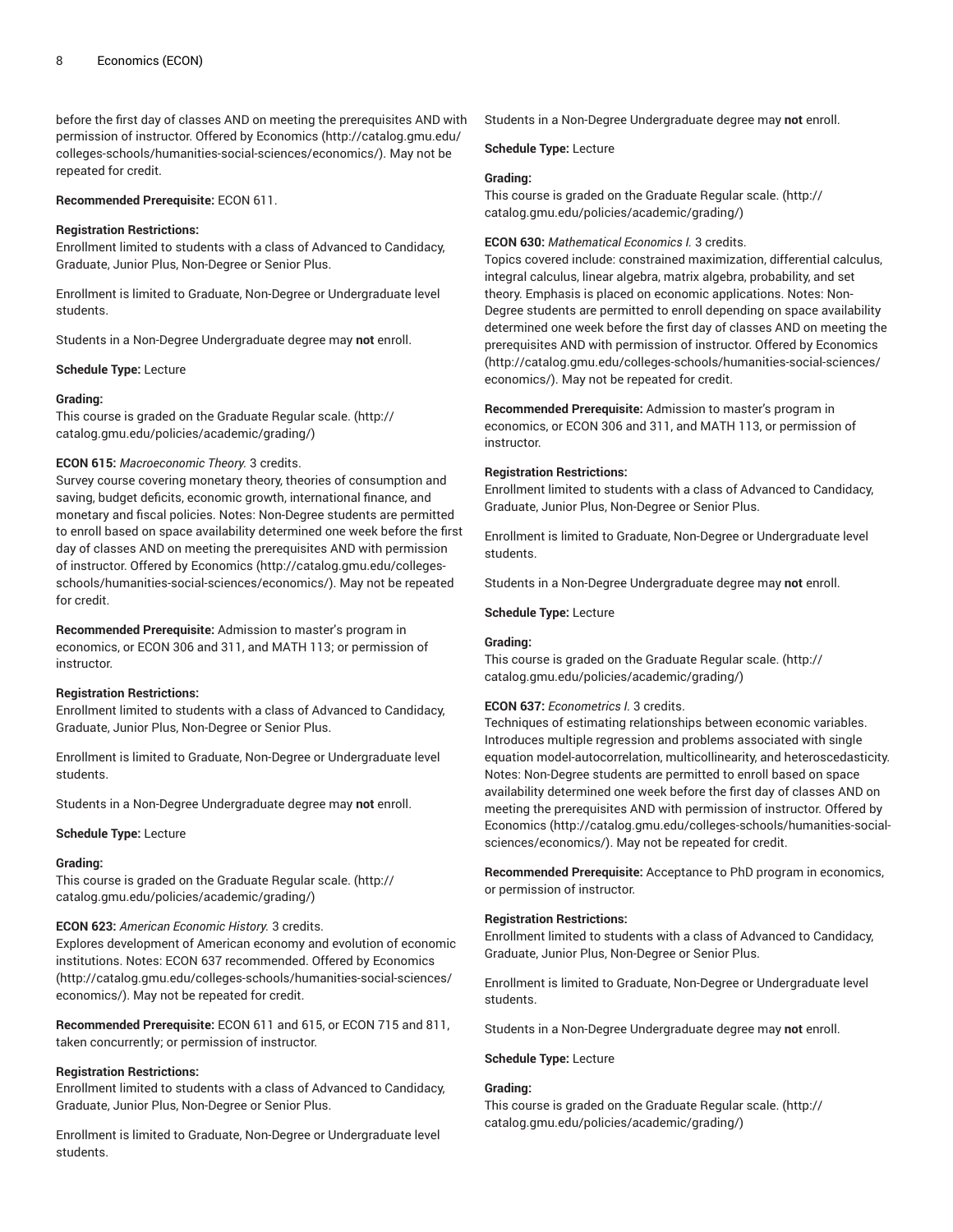# **ECON 676:** *Comparative Economic Systems.* 3 credits.

Capitalism, socialism, and corporatism historical perspective. Includes examination of economies of representative contemporary countries. Offered by [Economics](http://catalog.gmu.edu/colleges-schools/humanities-social-sciences/economics/) ([http://catalog.gmu.edu/colleges-schools/](http://catalog.gmu.edu/colleges-schools/humanities-social-sciences/economics/) [humanities-social-sciences/economics/\)](http://catalog.gmu.edu/colleges-schools/humanities-social-sciences/economics/). May not be repeated for credit.

# **Registration Restrictions:**

Enrollment limited to students with a class of Advanced to Candidacy, Graduate, Junior Plus, Non-Degree or Senior Plus.

Enrollment is limited to Graduate, Non-Degree or Undergraduate level students.

Students in a Non-Degree Undergraduate degree may **not** enroll.

# **Schedule Type:** Lecture

# **Grading:**

This course is graded on the [Graduate Regular scale.](http://catalog.gmu.edu/policies/academic/grading/) [\(http://](http://catalog.gmu.edu/policies/academic/grading/) [catalog.gmu.edu/policies/academic/grading/\)](http://catalog.gmu.edu/policies/academic/grading/)

# **ECON 690:** *MA Economics Capstone.* 3 credits.

This is a project-based course where students develop an academic portfolio to demonstrate their mastery in economic theory, statistical analysis, and critical thinking in the discipline of economics. Offered by [Economics](http://catalog.gmu.edu/colleges-schools/humanities-social-sciences/economics/) ([http://catalog.gmu.edu/colleges-schools/humanities-social](http://catalog.gmu.edu/colleges-schools/humanities-social-sciences/economics/)[sciences/economics/\)](http://catalog.gmu.edu/colleges-schools/humanities-social-sciences/economics/). May not be repeated for credit.

**Recommended Prerequisite:** Admissions to master's program in economics.

# **Registration Restrictions:**

**Required Prerequisites:** ((ECON 535<sup>B-</sup> or 535<sup>XS</sup>) and (ECON 611<sup>B-</sup> or 611<sup>XS</sup>) and (ECON 612<sup>B-</sup> or 612<sup>XS</sup>) and (ECON 615<sup>B-</sup> or 615<sup>XS</sup>) and  $(ECON 630^{B-}$  or 630<sup>XS</sup>)). <sup>B-</sup> Requires minimum grade of B-.

<sup>XS</sup> Requires minimum grade of XS.

Enrollment limited to students with a class of Advanced to Candidacy or Graduate.

Enrollment is limited to Graduate level students.

Students in a Non-Degree Post-Baccalaureate or Non-Degree Undergraduate degrees may **not** enroll.

**Schedule Type:** Seminar

# **Grading:**

This course is graded on the [Graduate Regular scale.](http://catalog.gmu.edu/policies/academic/grading/) [\(http://](http://catalog.gmu.edu/policies/academic/grading/) [catalog.gmu.edu/policies/academic/grading/\)](http://catalog.gmu.edu/policies/academic/grading/)

# **ECON 695:** *Special Topics in Economics.* 3 credits.

Topics vary according to interests of instructor. Emphasizes new areas of discipline. Offered by [Economics \(http://catalog.gmu.edu/colleges](http://catalog.gmu.edu/colleges-schools/humanities-social-sciences/economics/)[schools/humanities-social-sciences/economics/](http://catalog.gmu.edu/colleges-schools/humanities-social-sciences/economics/)). May be repeated within the term.

# **Specialized Designation:** Topic Varies

# **Registration Restrictions:**

Enrollment limited to students with a class of Advanced to Candidacy, Graduate, Junior Plus, Non-Degree or Senior Plus.

Enrollment is limited to Graduate, Non-Degree or Undergraduate level students.

Students in a Non-Degree Undergraduate degree may **not** enroll.

**Schedule Type:** Lec/Sem #1, Lec/Sem #2, Lec/Sem #3, Lec/Sem #4, Lec/ Sem #5, Lec/Sem #6, Lec/Sem #7, Lec/Sem #8, Lec/Sem #9, Lecture, Sem/Lec #10, Sem/Lec #11, Sem/Lec #12, Sem/Lec #13, Sem/Lec #14, Sem/Lec #15, Sem/Lec #16, Sem/Lec #17, Sem/Lec #18

# **Grading:**

This course is graded on the [Graduate Regular scale.](http://catalog.gmu.edu/policies/academic/grading/) ([http://](http://catalog.gmu.edu/policies/academic/grading/) [catalog.gmu.edu/policies/academic/grading/](http://catalog.gmu.edu/policies/academic/grading/))

# **700 Level Courses**

# **ECON 715:** *Macroeconomic Theory I.* 3 credits.

Covers classical, neoclassical, Keynesian, and post-Keynesian theories of income and employment determination; theories of inflation and growth; and demand for money and implications for effectiveness of monetary vs. fiscal policy. Notes: Non-Degree students are permitted to enroll based on space availability determined one week before the first day of classes AND on meeting the prerequisites AND with permission of instructor. Offered by [Economics](http://catalog.gmu.edu/colleges-schools/humanities-social-sciences/economics/) ([http://catalog.gmu.edu/colleges](http://catalog.gmu.edu/colleges-schools/humanities-social-sciences/economics/)[schools/humanities-social-sciences/economics/\)](http://catalog.gmu.edu/colleges-schools/humanities-social-sciences/economics/). May not be repeated for credit.

**Recommended Prerequisite:** Admission to doctoral program in economics, or permission of instructor.

# **Registration Restrictions:**

Enrollment is limited to Graduate or Non-Degree level students.

**Schedule Type:** Lecture

# **Grading:**

This course is graded on the [Graduate Regular scale.](http://catalog.gmu.edu/policies/academic/grading/) ([http://](http://catalog.gmu.edu/policies/academic/grading/) [catalog.gmu.edu/policies/academic/grading/](http://catalog.gmu.edu/policies/academic/grading/))

# **ECON 799:** *Master's Thesis.* 1-6 credits.

Research on approved thesis topic under direction of thesis committee. Notes: Students must register for a minimum of three credit hours in their first semester of 799 and maintain continuous enrollment in 799 while writing and submitting a thesis. A maximum of 6 credits of 799 may be applied to the degree. Offered by [Economics](http://catalog.gmu.edu/colleges-schools/humanities-social-sciences/economics/) ([http://catalog.gmu.edu/](http://catalog.gmu.edu/colleges-schools/humanities-social-sciences/economics/) [colleges-schools/humanities-social-sciences/economics/](http://catalog.gmu.edu/colleges-schools/humanities-social-sciences/economics/)). May be repeated within the degree.

**Recommended Prerequisite:** Admission to MA economics program and permission of thesis advisor.

# **Registration Restrictions:**

Enrollment is limited to Graduate or Non-Degree level students.

Students in a Non-Degree Undergraduate degree may **not** enroll.

**Schedule Type:** Thesis

# **Grading:**

This course is graded on the [Satisfactory/No](http://catalog.gmu.edu/policies/academic/grading/) Credit scale. [\(http://](http://catalog.gmu.edu/policies/academic/grading/) [catalog.gmu.edu/policies/academic/grading/](http://catalog.gmu.edu/policies/academic/grading/))

# **800 Level Courses**

**ECON 811:** *Microeconomic Theory I.* 3 credits.

Theory and applications of behavior of consumers, firms, and resource suppliers. Partial equilibrium analysis of various market structures and introduction to intertemporal choice and capital theory. Review and analysis of classic works in microeconomic theory. Notes: Non-Degree students are permitted to enroll based on space availability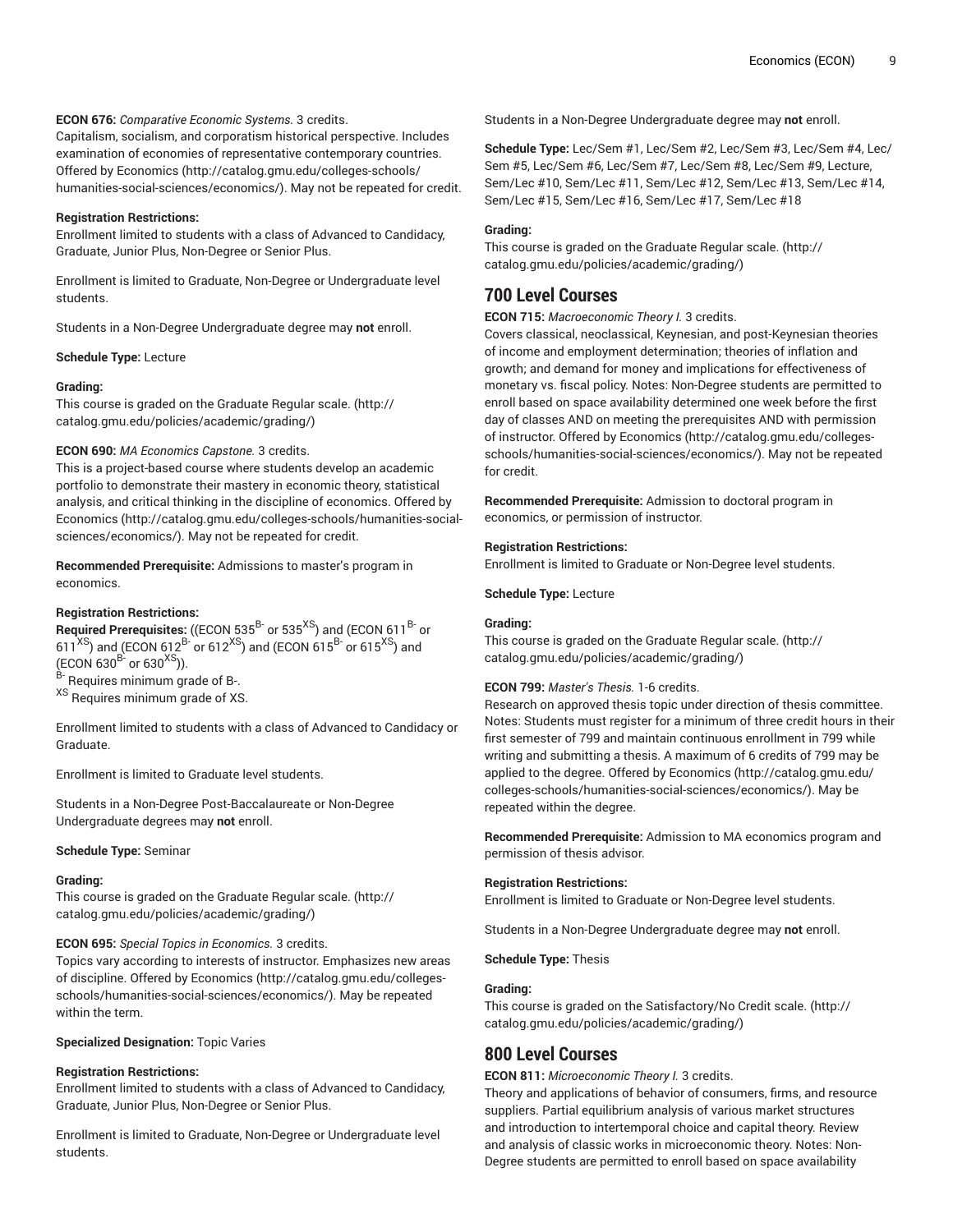determined one week before the first day of classes AND on meeting the prerequisites AND with permission of instructor. Offered by [Economics](http://catalog.gmu.edu/colleges-schools/humanities-social-sciences/economics/) ([http://catalog.gmu.edu/colleges-schools/humanities-social-sciences/](http://catalog.gmu.edu/colleges-schools/humanities-social-sciences/economics/) [economics/\)](http://catalog.gmu.edu/colleges-schools/humanities-social-sciences/economics/). May not be repeated for credit.

**Recommended Prerequisite:** Admission to doctoral program in economics, or permission of instructor.

#### **Registration Restrictions:**

Enrollment is limited to Graduate level students.

**Schedule Type:** Lecture

#### **Grading:**

This course is graded on the [Graduate Regular scale.](http://catalog.gmu.edu/policies/academic/grading/) [\(http://](http://catalog.gmu.edu/policies/academic/grading/) [catalog.gmu.edu/policies/academic/grading/\)](http://catalog.gmu.edu/policies/academic/grading/)

# **ECON 812:** *Microeconomic Theory II.* 3 credits.

Examines nature of firm; theory of supply; and production functions, factor pricing, and supplies. Introduces microeconomic foundations of theories of public finance and public choice. Notes: Non-Degree students are permitted to enroll based on space availability determined one week before the first day of classes AND on meeting the prerequisites AND with permission of instructor. Offered by [Economics \(http://catalog.gmu.edu/](http://catalog.gmu.edu/colleges-schools/humanities-social-sciences/economics/) [colleges-schools/humanities-social-sciences/economics/\)](http://catalog.gmu.edu/colleges-schools/humanities-social-sciences/economics/). May not be repeated for credit.

#### **Recommended Prerequisite:** ECON 811.

#### **Registration Restrictions:**

Enrollment limited to students with a class of Advanced to Candidacy, Graduate or Non-Degree.

#### **Schedule Type:** Lecture

#### **Grading:**

This course is graded on the [Graduate Regular scale.](http://catalog.gmu.edu/policies/academic/grading/) [\(http://](http://catalog.gmu.edu/policies/academic/grading/) [catalog.gmu.edu/policies/academic/grading/\)](http://catalog.gmu.edu/policies/academic/grading/)

# **ECON 816:** *Macroeconomic Theory II.* 3 credits.

Aggregate economic activity and price levels with emphasis on dynamic models. Notes: Non-Degree students are permitted to enroll based on space availability determined one week before the first day of classes AND on meeting the prerequisites AND with permission of instructor. Offered by [Economics](http://catalog.gmu.edu/colleges-schools/humanities-social-sciences/economics/) ([http://catalog.gmu.edu/colleges-schools/](http://catalog.gmu.edu/colleges-schools/humanities-social-sciences/economics/) [humanities-social-sciences/economics/\)](http://catalog.gmu.edu/colleges-schools/humanities-social-sciences/economics/). May not be repeated for credit.

**Recommended Prerequisite:** ECON 715 and 811 or permission of instructor.

# **Registration Restrictions:**

Enrollment limited to students with a class of Advanced to Candidacy, Graduate or Non-Degree.

**Schedule Type:** Lecture

#### **Grading:**

This course is graded on the [Graduate Regular scale.](http://catalog.gmu.edu/policies/academic/grading/) [\(http://](http://catalog.gmu.edu/policies/academic/grading/) [catalog.gmu.edu/policies/academic/grading/\)](http://catalog.gmu.edu/policies/academic/grading/)

# **ECON 817:** *Monetary Theory and Policy.* 3 credits.

Theory of mechanisms through which central banking affects economic activity and prices. Analyzes demand for money and its relationship to economic activity. Develops monetary theory with emphasis on current theories and controversies in the field. Offered by [Economics](http://catalog.gmu.edu/colleges-schools/humanities-social-sciences/economics/)

[\(http://catalog.gmu.edu/colleges-schools/humanities-social-sciences/](http://catalog.gmu.edu/colleges-schools/humanities-social-sciences/economics/) [economics/](http://catalog.gmu.edu/colleges-schools/humanities-social-sciences/economics/)). May not be repeated for credit.

**Recommended Prerequisite:** ECON 615 or 715 and 535 or 637, or permission of instructor.

#### **Registration Restrictions:**

Enrollment is limited to Graduate level students.

**Schedule Type:** Lecture

# **Grading:**

This course is graded on the [Graduate Regular scale.](http://catalog.gmu.edu/policies/academic/grading/) ([http://](http://catalog.gmu.edu/policies/academic/grading/) [catalog.gmu.edu/policies/academic/grading/](http://catalog.gmu.edu/policies/academic/grading/))

#### **ECON 821:** *History of Economic Thought II.* 3 credits.

Covers development of economic analysis from marginal revolution of 1877 to present. Emphasizes development of neoclassical economic theory. Offered by [Economics \(http://catalog.gmu.edu/colleges-schools/](http://catalog.gmu.edu/colleges-schools/humanities-social-sciences/economics/) [humanities-social-sciences/economics/](http://catalog.gmu.edu/colleges-schools/humanities-social-sciences/economics/)). May not be repeated for credit.

#### **Registration Restrictions:**

Enrollment is limited to Graduate level students.

**Schedule Type:** Lecture

# **Grading:**

This course is graded on the [Graduate Regular scale.](http://catalog.gmu.edu/policies/academic/grading/) ([http://](http://catalog.gmu.edu/policies/academic/grading/) [catalog.gmu.edu/policies/academic/grading/](http://catalog.gmu.edu/policies/academic/grading/))

#### **ECON 823:** *Topics in Economic History.* 3 credits.

Offers economic analysis of various historical epochs including Industrial Revolution, evolution of political reform, rise of unions, and growth of government. Offered by [Economics](http://catalog.gmu.edu/colleges-schools/humanities-social-sciences/economics/) [\(http://catalog.gmu.edu/colleges](http://catalog.gmu.edu/colleges-schools/humanities-social-sciences/economics/)[schools/humanities-social-sciences/economics/\)](http://catalog.gmu.edu/colleges-schools/humanities-social-sciences/economics/). May not be repeated for credit.

**Recommended Prerequisite:** ECON 611 and 615, or ECON 715 and 811; or permission of instructor.

#### **Registration Restrictions:**

Enrollment limited to students with a class of Advanced to Candidacy, Graduate or Non-Degree.

**Schedule Type:** Lecture

# **Grading:**

This course is graded on the [Graduate Regular scale.](http://catalog.gmu.edu/policies/academic/grading/) ([http://](http://catalog.gmu.edu/policies/academic/grading/) [catalog.gmu.edu/policies/academic/grading/](http://catalog.gmu.edu/policies/academic/grading/))

#### **ECON 827:** *Economic Philosophy.* 3 credits.

Analyzes philosophical organization, including interrelations between economics and legal and political institutions; philosophical presuppositions of capitalist economy under constitutional democracy; alternative presuppositions for non-capitalist economies; and critical evaluation of history of ideas in social and moral philosophy. Offered by [Economics](http://catalog.gmu.edu/colleges-schools/humanities-social-sciences/economics/) ([http://catalog.gmu.edu/colleges-schools/humanities-social](http://catalog.gmu.edu/colleges-schools/humanities-social-sciences/economics/)[sciences/economics/](http://catalog.gmu.edu/colleges-schools/humanities-social-sciences/economics/)). May not be repeated for credit.

**Recommended Prerequisite:** ECON 611 or 811 or permission of instructor.

#### **Registration Restrictions:**

Enrollment limited to students with a class of Advanced to Candidacy, Graduate or Non-Degree.

**Schedule Type:** Lecture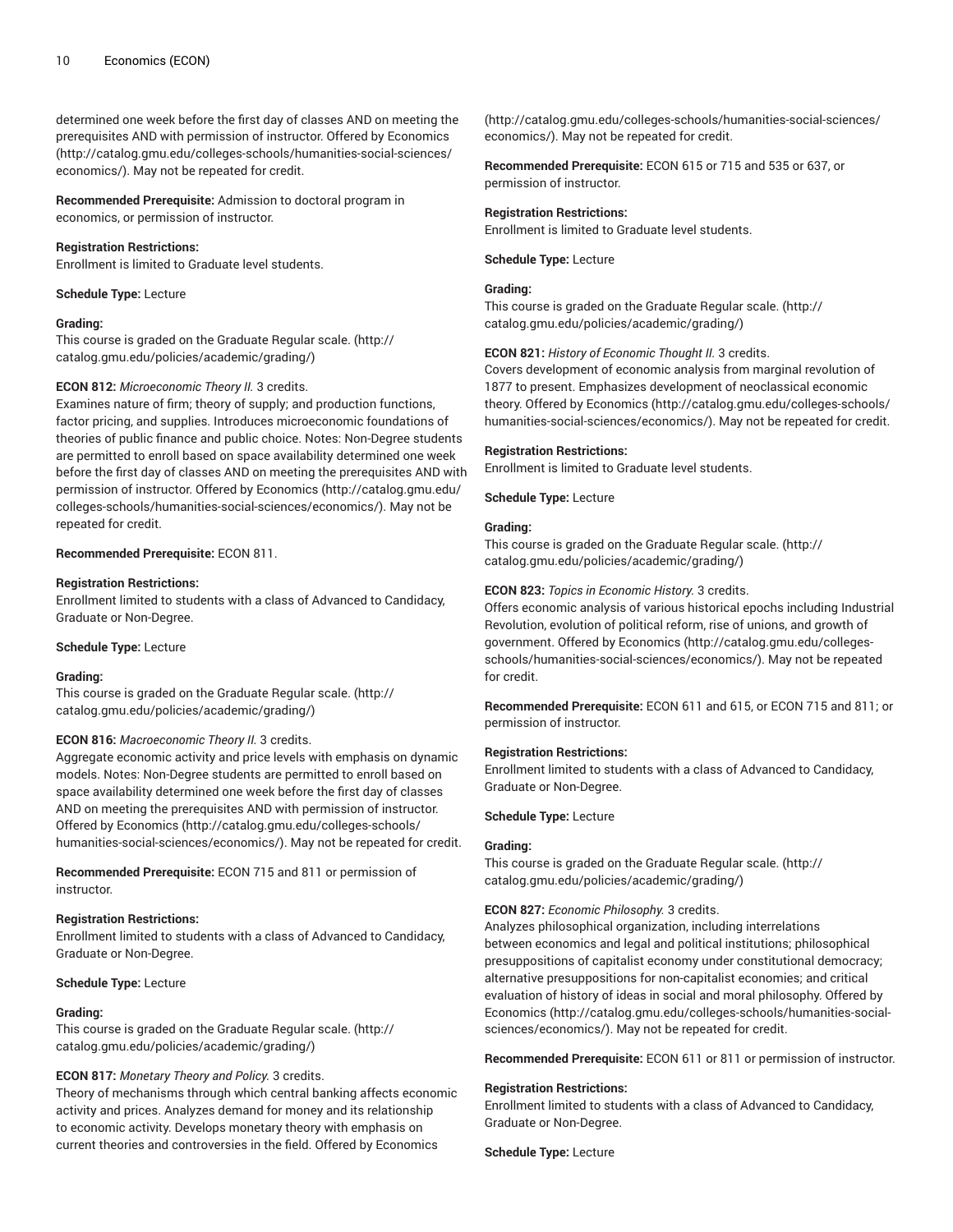# **Grading:**

This course is graded on the [Graduate Regular scale.](http://catalog.gmu.edu/policies/academic/grading/) [\(http://](http://catalog.gmu.edu/policies/academic/grading/) [catalog.gmu.edu/policies/academic/grading/\)](http://catalog.gmu.edu/policies/academic/grading/)

# **ECON 829:** *Economics of Institutions.* 3 credits.

Analyzes framework of rules and institutions for economic activities and transactions. Includes emergence and working properties of different institutions, and classical and contemporary approaches to economic theory of institutions. Offered by [Economics](http://catalog.gmu.edu/colleges-schools/humanities-social-sciences/economics/) ([http://catalog.gmu.edu/](http://catalog.gmu.edu/colleges-schools/humanities-social-sciences/economics/) [colleges-schools/humanities-social-sciences/economics/\)](http://catalog.gmu.edu/colleges-schools/humanities-social-sciences/economics/). May not be repeated for credit.

**Recommended Prerequisite:** ECON 611 or 811 or permission of instructor.

# **Registration Restrictions:**

Enrollment is limited to Graduate level students.

**Schedule Type:** Lecture

# **Grading:**

This course is graded on the [Graduate Regular scale.](http://catalog.gmu.edu/policies/academic/grading/) [\(http://](http://catalog.gmu.edu/policies/academic/grading/) [catalog.gmu.edu/policies/academic/grading/\)](http://catalog.gmu.edu/policies/academic/grading/)

# **ECON 830:** *Mathematical Economics I.* 3 credits.

Includes algebra and multivariate calculus applied to advanced economic problems. Also covers unconstrained and constrained optimization, formal models of market equilibrium, and models of economic dynamics in continuous and/or discrete time. Notes: Non-degree students are permitted to enroll on space availability determined one week before the first day of classes AND on meeting the prerequisites AND with permission of instructor. Offered by [Economics \(http://catalog.gmu.edu/](http://catalog.gmu.edu/colleges-schools/humanities-social-sciences/economics/) [colleges-schools/humanities-social-sciences/economics/\)](http://catalog.gmu.edu/colleges-schools/humanities-social-sciences/economics/). May not be repeated for credit.

**Recommended Prerequisite:** Admission to doctoral program in economics, or ECON 306 and 311, and MATH 113, MATH 114, and familiarity with elementary differential calculus (univariate and multivariate), elementary integration (univariate), basic matrix/linear algebra (addition, multiplication, inversion), univariate optimization, and logarithms; or permission of instructor.

# **Registration Restrictions:**

Enrollment is limited to Graduate level students.

Students in a Non-Degree Undergraduate degree may **not** enroll.

# **Schedule Type:** Lecture

# **Grading:**

This course is graded on the [Graduate Regular scale.](http://catalog.gmu.edu/policies/academic/grading/) [\(http://](http://catalog.gmu.edu/policies/academic/grading/) [catalog.gmu.edu/policies/academic/grading/\)](http://catalog.gmu.edu/policies/academic/grading/)

# **ECON 831:** *Mathematical Economics II.* 3 credits.

Develops the foundations of choice, price, and general equilibrium theory. Topics include choice, preference and utility; consumer demand; competitive firms; general equilibrium; and social choice and welfare. Special attention is paid to uncertainty and dynamic choice. Offered by [Economics](http://catalog.gmu.edu/colleges-schools/humanities-social-sciences/economics/) ([http://catalog.gmu.edu/colleges-schools/humanities-social](http://catalog.gmu.edu/colleges-schools/humanities-social-sciences/economics/)[sciences/economics/\)](http://catalog.gmu.edu/colleges-schools/humanities-social-sciences/economics/). May not be repeated for credit.

**Recommended Prerequisite:** Admission to doctoral program in economics, or ECON 306 and 311, and MATH 113; or permission of instructor.

# **Registration Restrictions:**

Enrollment limited to students with a class of Advanced to Candidacy, Graduate or Non-Degree.

**Schedule Type:** Lecture

# **Grading:**

This course is graded on the [Graduate Regular scale.](http://catalog.gmu.edu/policies/academic/grading/) ([http://](http://catalog.gmu.edu/policies/academic/grading/) [catalog.gmu.edu/policies/academic/grading/](http://catalog.gmu.edu/policies/academic/grading/))

# **ECON 838:** *Econometrics II.* 3 credits.

Explores econometric models and simultaneous equation systems. Includes identifying parameters and least squares bias, alternative estimation methods, and block recursive systems. Offered by [Economics](http://catalog.gmu.edu/colleges-schools/humanities-social-sciences/economics/) [\(http://catalog.gmu.edu/colleges-schools/humanities-social-sciences/](http://catalog.gmu.edu/colleges-schools/humanities-social-sciences/economics/) [economics/](http://catalog.gmu.edu/colleges-schools/humanities-social-sciences/economics/)). May not be repeated for credit.

**Recommended Prerequisite:** ECON 637 or permission of instructor.

# **Registration Restrictions:**

Enrollment is limited to Graduate level students.

**Schedule Type:** Lecture

# **Grading:**

This course is graded on the [Graduate Regular scale.](http://catalog.gmu.edu/policies/academic/grading/) ([http://](http://catalog.gmu.edu/policies/academic/grading/) [catalog.gmu.edu/policies/academic/grading/](http://catalog.gmu.edu/policies/academic/grading/))

# **ECON 840:** *Law and Economics I.* 3 credits.

Uses economics to analyze U.S. Common-law system, evaluating efficiency and logic of evolution. Notes: No prior knowledge of law required. Offered by [Economics \(http://catalog.gmu.edu/colleges](http://catalog.gmu.edu/colleges-schools/humanities-social-sciences/economics/)[schools/humanities-social-sciences/economics/\)](http://catalog.gmu.edu/colleges-schools/humanities-social-sciences/economics/). May not be repeated for credit.

**Recommended Prerequisite:** ECON 611 or 811; or permission of instructor.

# **Registration Restrictions:**

Enrollment limited to students with a class of Advanced to Candidacy, Graduate or Non-Degree.

Enrollment is limited to Graduate level students.

**Schedule Type:** Lecture

# **Grading:**

This course is graded on the [Graduate Regular scale.](http://catalog.gmu.edu/policies/academic/grading/) ([http://](http://catalog.gmu.edu/policies/academic/grading/) [catalog.gmu.edu/policies/academic/grading/](http://catalog.gmu.edu/policies/academic/grading/))

# **ECON 841:** *Law and Economics II.* 3 credits.

Explores empirical analyses of law of property, torts, crime, and family. Also looks at law's effects on freedom and economic growth. Offered by [Economics](http://catalog.gmu.edu/colleges-schools/humanities-social-sciences/economics/) ([http://catalog.gmu.edu/colleges-schools/humanities-social](http://catalog.gmu.edu/colleges-schools/humanities-social-sciences/economics/)[sciences/economics/](http://catalog.gmu.edu/colleges-schools/humanities-social-sciences/economics/)). May not be repeated for credit.

**Recommended Prerequisite:** ECON 611 or 811, and ECON 535 or 637; or permission of instructor.

# **Registration Restrictions:**

Enrollment is limited to Graduate level students.

**Schedule Type:** Lecture

# **Grading:**

This course is graded on the [Graduate Regular scale.](http://catalog.gmu.edu/policies/academic/grading/) ([http://](http://catalog.gmu.edu/policies/academic/grading/) [catalog.gmu.edu/policies/academic/grading/](http://catalog.gmu.edu/policies/academic/grading/))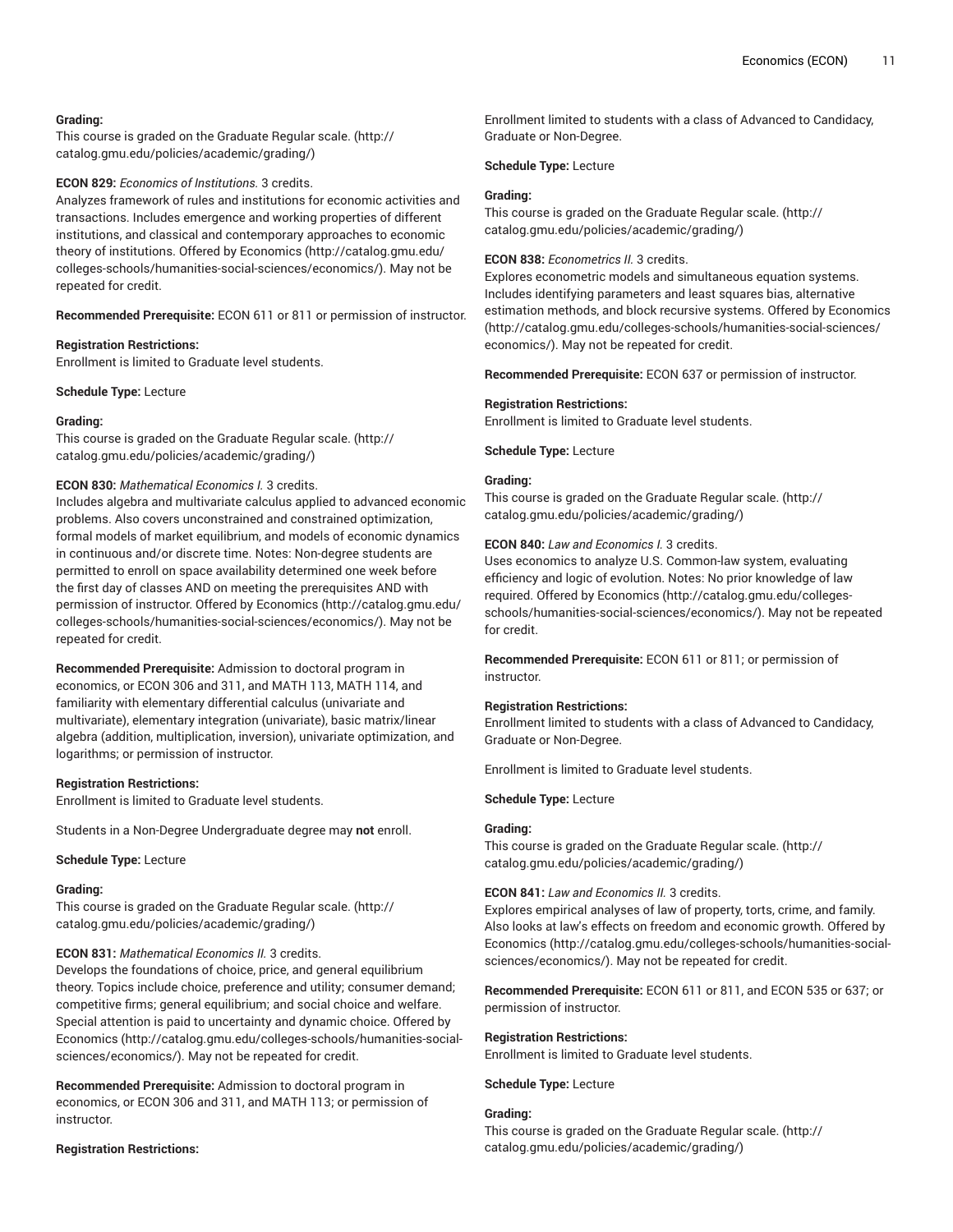# **ECON 843:** *Smithian Political Economy I.* 3 credits.

Explores the moral philosophy of Adam Smith, with a focus on The Theory of Moral Sentiments, which is studed cover-to-cover in "Great Books" fashion. Offered by [Economics](http://catalog.gmu.edu/colleges-schools/humanities-social-sciences/economics/) ([http://catalog.gmu.edu/colleges](http://catalog.gmu.edu/colleges-schools/humanities-social-sciences/economics/)[schools/humanities-social-sciences/economics/](http://catalog.gmu.edu/colleges-schools/humanities-social-sciences/economics/)). May not be repeated for credit.

# **Registration Restrictions:**

Enrollment limited to students with a class of Advanced to Candidacy, Graduate or Non-Degree.

Enrollment is limited to Graduate or Non-Degree level students.

Students in a Non-Degree Undergraduate degree may **not** enroll.

# **Schedule Type:** Lecture

# **Grading:**

This course is graded on the [Graduate Regular scale.](http://catalog.gmu.edu/policies/academic/grading/) [\(http://](http://catalog.gmu.edu/policies/academic/grading/) [catalog.gmu.edu/policies/academic/grading/\)](http://catalog.gmu.edu/policies/academic/grading/)

**ECON 844:** *Industrial Organization and Public Policy I.* 3 credits. Structure of American industry and underlying determinants. Includes structure and conduct on industrial performance in light of theory and empirical evidence; and rational antitrust policy and analysis of impact on structure and performance. Offered by [Economics](http://catalog.gmu.edu/colleges-schools/humanities-social-sciences/economics/) ([http://](http://catalog.gmu.edu/colleges-schools/humanities-social-sciences/economics/) [catalog.gmu.edu/colleges-schools/humanities-social-sciences/](http://catalog.gmu.edu/colleges-schools/humanities-social-sciences/economics/) [economics/\)](http://catalog.gmu.edu/colleges-schools/humanities-social-sciences/economics/). May not be repeated for credit.

**Recommended Prerequisite:** ECON 611 or 811 or permission of instructor.

# **Registration Restrictions:**

Enrollment is limited to Graduate level students.

**Schedule Type:** Lecture

# **Grading:**

This course is graded on the [Graduate Regular scale.](http://catalog.gmu.edu/policies/academic/grading/) [\(http://](http://catalog.gmu.edu/policies/academic/grading/) [catalog.gmu.edu/policies/academic/grading/\)](http://catalog.gmu.edu/policies/academic/grading/)

# **ECON 845:** *Smithian Political Economy II.* 3 credits.

Explores the political economy of Adam Smith, with a focus on The Wealth of Nations, which is studied cover-to-cover in "Great Books" fashion. Offered by [Economics](http://catalog.gmu.edu/colleges-schools/humanities-social-sciences/economics/) ([http://catalog.gmu.edu/colleges](http://catalog.gmu.edu/colleges-schools/humanities-social-sciences/economics/)[schools/humanities-social-sciences/economics/](http://catalog.gmu.edu/colleges-schools/humanities-social-sciences/economics/)). May not be repeated for credit.

# **Registration Restrictions:**

Enrollment limited to students with a class of Advanced to Candidacy, Graduate or Non-Degree.

Enrollment is limited to Graduate level students.

Students in a Non-Degree Undergraduate degree may **not** enroll.

# **Schedule Type:** Lecture

# **Grading:**

This course is graded on the [Graduate Regular scale.](http://catalog.gmu.edu/policies/academic/grading/) [\(http://](http://catalog.gmu.edu/policies/academic/grading/) [catalog.gmu.edu/policies/academic/grading/\)](http://catalog.gmu.edu/policies/academic/grading/)

**ECON 846:** *Industrial Organization and Public Policy II.* 3 credits. Covers relationship of law, economics, and theories of social control of property rights. Includes theories of market structure and industrial performance. Offered by [Economics](http://catalog.gmu.edu/colleges-schools/humanities-social-sciences/economics/) ([http://catalog.gmu.edu/colleges-](http://catalog.gmu.edu/colleges-schools/humanities-social-sciences/economics/)

[schools/humanities-social-sciences/economics/\)](http://catalog.gmu.edu/colleges-schools/humanities-social-sciences/economics/). May not be repeated for credit.

**Recommended Prerequisite:** ECON 844, and ECON 535 or 637; or permission of instructor.

# **Registration Restrictions:**

Enrollment limited to students with a class of Advanced to Candidacy, Graduate or Non-Degree.

Enrollment is limited to Graduate level students.

**Schedule Type:** Lecture

# **Grading:**

This course is graded on the [Graduate Regular scale.](http://catalog.gmu.edu/policies/academic/grading/) ([http://](http://catalog.gmu.edu/policies/academic/grading/) [catalog.gmu.edu/policies/academic/grading/](http://catalog.gmu.edu/policies/academic/grading/))

# **ECON 852:** *Public Choice I.* 3 credits.

Applies economic theory and methodology to study of nonmarket decision making. Offered by [Economics](http://catalog.gmu.edu/colleges-schools/humanities-social-sciences/economics/) ([http://catalog.gmu.edu/](http://catalog.gmu.edu/colleges-schools/humanities-social-sciences/economics/) [colleges-schools/humanities-social-sciences/economics/](http://catalog.gmu.edu/colleges-schools/humanities-social-sciences/economics/)). May not be repeated for credit.

**Recommended Prerequisite:** ECON 611 or 811 or permission of instructor.

# **Registration Restrictions:**

Enrollment is limited to Graduate level students.

**Schedule Type:** Lecture

# **Grading:**

This course is graded on the [Graduate Regular scale.](http://catalog.gmu.edu/policies/academic/grading/) ([http://](http://catalog.gmu.edu/policies/academic/grading/) [catalog.gmu.edu/policies/academic/grading/](http://catalog.gmu.edu/policies/academic/grading/))

# **ECON 854:** *Public Choice II.* 3 credits.

Applies public choice approach to study such topics as causes and consequences of governmental growth, behavior of public bureaucracies, and economic reasoning behind constitutional limitations on size and growth of government. Offered by [Economics \(http://catalog.gmu.edu/](http://catalog.gmu.edu/colleges-schools/humanities-social-sciences/economics/) [colleges-schools/humanities-social-sciences/economics/](http://catalog.gmu.edu/colleges-schools/humanities-social-sciences/economics/)). May not be repeated for credit.

**Recommended Prerequisite:** ECON 852 or permission of instructor.

# **Registration Restrictions:**

Enrollment limited to students with a class of Advanced to Candidacy, Graduate or Non-Degree.

**Schedule Type:** Lecture

# **Grading:**

This course is graded on the [Graduate Regular scale.](http://catalog.gmu.edu/policies/academic/grading/) ([http://](http://catalog.gmu.edu/policies/academic/grading/) [catalog.gmu.edu/policies/academic/grading/](http://catalog.gmu.edu/policies/academic/grading/))

# **ECON 856:** *Non-Market Decision Making.* 3 credits.

Explores the economics of non-market decision making. Considers the application of rational choice theory to decision making by a variety of persons who are neither traditional buyers nor sellers in a variety of contexts that are not traditional markets. Offered by [Economics](http://catalog.gmu.edu/colleges-schools/humanities-social-sciences/economics/) [\(http://catalog.gmu.edu/colleges-schools/humanities-social-sciences/](http://catalog.gmu.edu/colleges-schools/humanities-social-sciences/economics/) [economics/](http://catalog.gmu.edu/colleges-schools/humanities-social-sciences/economics/)). May not be repeated for credit.

**Recommended Prerequisite:** ECON 852 or permission of instructor.

# **Registration Restrictions:**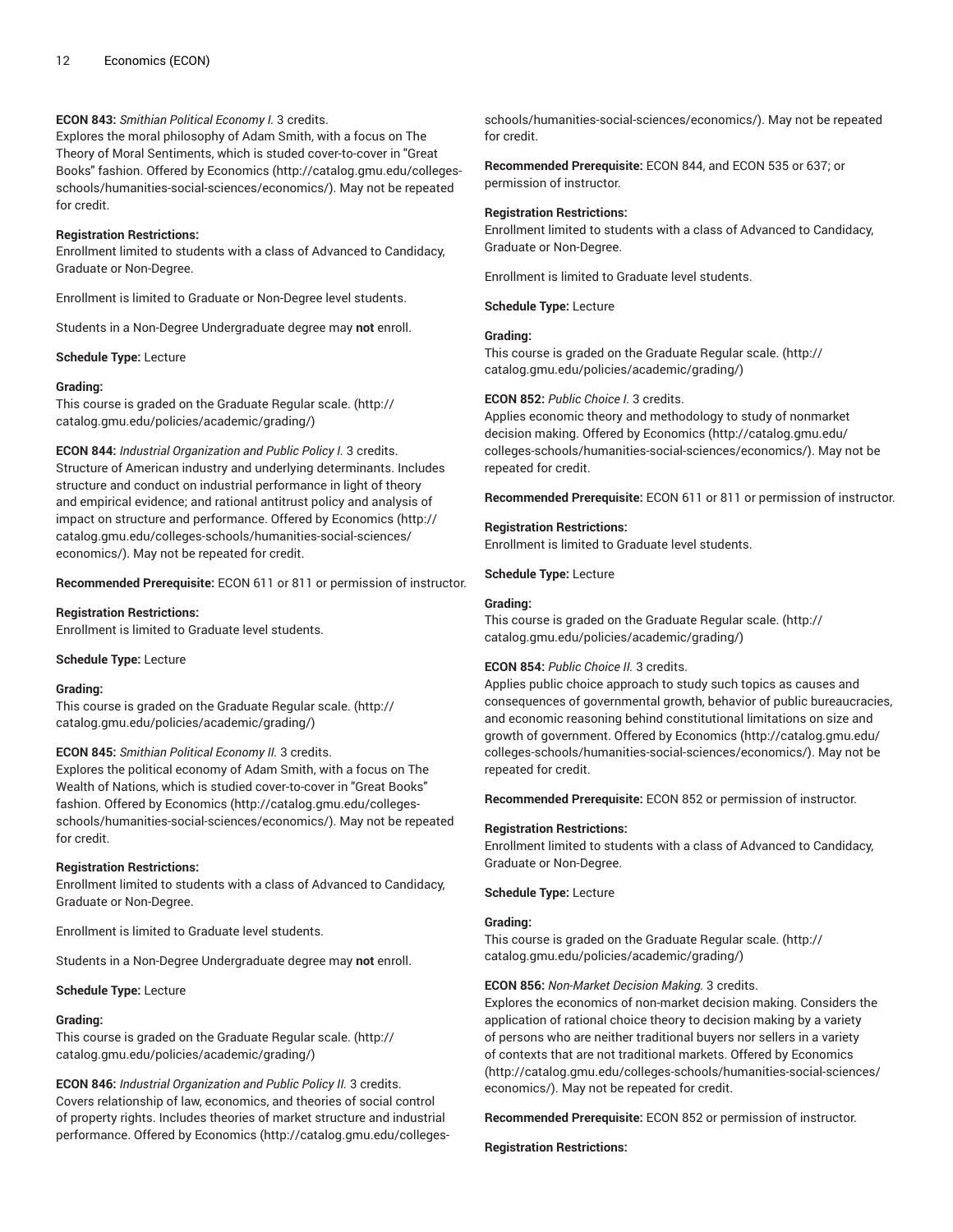Enrollment limited to students with a class of Advanced to Candidacy, Graduate or Non-Degree.

Enrollment is limited to Graduate level students.

Students in a Non-Degree Undergraduate degree may **not** enroll.

**Schedule Type:** Lecture

#### **Grading:**

This course is graded on the [Graduate Regular scale.](http://catalog.gmu.edu/policies/academic/grading/) [\(http://](http://catalog.gmu.edu/policies/academic/grading/) [catalog.gmu.edu/policies/academic/grading/\)](http://catalog.gmu.edu/policies/academic/grading/)

#### **ECON 866:** *Economic Development.* 3 credits.

Explores forces contributing to or retarding economic progress in developing countries. Includes role of foreign trade, economic integration, foreign investment, multinational corporations, and technological transfers. Offered by [Economics](http://catalog.gmu.edu/colleges-schools/humanities-social-sciences/economics/) [\(http://catalog.gmu.edu/colleges](http://catalog.gmu.edu/colleges-schools/humanities-social-sciences/economics/)[schools/humanities-social-sciences/economics/](http://catalog.gmu.edu/colleges-schools/humanities-social-sciences/economics/)). May not be repeated for credit.

**Recommended Prerequisite:** ECON 611 and 615, or 715 and 811, or permission of instructor.

#### **Registration Restrictions:**

Enrollment is limited to Graduate level students.

#### **Schedule Type:** Lecture

### **Grading:**

This course is graded on the [Graduate Regular scale.](http://catalog.gmu.edu/policies/academic/grading/) [\(http://](http://catalog.gmu.edu/policies/academic/grading/) [catalog.gmu.edu/policies/academic/grading/\)](http://catalog.gmu.edu/policies/academic/grading/)

#### **ECON 871:** *International Monetary Economics.* 3 credits.

Examines international adjustment mechanism, price and income effects, controls, and monetarist approach; development of international monetary system; demand for international reserves; capital movements; and role of International Monetary Fund. Offered by [Economics](http://catalog.gmu.edu/colleges-schools/humanities-social-sciences/economics/) [\(http://](http://catalog.gmu.edu/colleges-schools/humanities-social-sciences/economics/) [catalog.gmu.edu/colleges-schools/humanities-social-sciences/](http://catalog.gmu.edu/colleges-schools/humanities-social-sciences/economics/) [economics/\)](http://catalog.gmu.edu/colleges-schools/humanities-social-sciences/economics/). May not be repeated for credit.

**Recommended Prerequisite:** ECON 615 or 715 or permission of instructor.

#### **Registration Restrictions:**

Enrollment limited to students with a class of Advanced to Candidacy, Graduate or Non-Degree.

#### **Schedule Type:** Lecture

#### **Grading:**

This course is graded on the [Graduate Regular scale.](http://catalog.gmu.edu/policies/academic/grading/) [\(http://](http://catalog.gmu.edu/policies/academic/grading/) [catalog.gmu.edu/policies/academic/grading/\)](http://catalog.gmu.edu/policies/academic/grading/)

# **ECON 880:** *Theory of the Market Process I.* 3 credits.

Examines theory developed by Menger, Mises, Hayek, and others of the Austrian School; and compares with other popular theories. Offered by [Economics](http://catalog.gmu.edu/colleges-schools/humanities-social-sciences/economics/) ([http://catalog.gmu.edu/colleges-schools/humanities-social](http://catalog.gmu.edu/colleges-schools/humanities-social-sciences/economics/)[sciences/economics/\)](http://catalog.gmu.edu/colleges-schools/humanities-social-sciences/economics/). May not be repeated for credit.

**Recommended Prerequisite:** ECON 611 or 811 or permission of instructor.

#### **Registration Restrictions:**

Enrollment is limited to Graduate level students.

**Schedule Type:** Lecture

**Grading:**

This course is graded on the [Graduate Regular scale.](http://catalog.gmu.edu/policies/academic/grading/) ([http://](http://catalog.gmu.edu/policies/academic/grading/) [catalog.gmu.edu/policies/academic/grading/](http://catalog.gmu.edu/policies/academic/grading/))

### **ECON 881:** *Theory of Market Process II.* 3 credits.

Continuation of ECON 880. Explores the market-process approach to analyzing capital accumulation and growth; money and credit institutions; inflation and unemployment; and industrial fluctuations. Offered by [Economics](http://catalog.gmu.edu/colleges-schools/humanities-social-sciences/economics/) ([http://catalog.gmu.edu/colleges-schools/](http://catalog.gmu.edu/colleges-schools/humanities-social-sciences/economics/) [humanities-social-sciences/economics/](http://catalog.gmu.edu/colleges-schools/humanities-social-sciences/economics/)). May not be repeated for credit.

**Recommended Prerequisite:** ECON 880, or permission of instructor.

### **Registration Restrictions:**

Enrollment limited to students with a class of Advanced to Candidacy, Graduate or Non-Degree.

**Schedule Type:** Lecture

#### **Grading:**

This course is graded on the [Graduate Regular scale.](http://catalog.gmu.edu/policies/academic/grading/) ([http://](http://catalog.gmu.edu/policies/academic/grading/) [catalog.gmu.edu/policies/academic/grading/](http://catalog.gmu.edu/policies/academic/grading/))

#### **ECON 885:** *Experimental Economics.* 3 credits.

Designed for graduate students to learn how experimental methods can be used to inform economic research and practice. Students expected to have working understanding of basic economic concepts and multivariate calculus. Offered by [Economics](http://catalog.gmu.edu/colleges-schools/humanities-social-sciences/economics/) ([http://catalog.gmu.edu/](http://catalog.gmu.edu/colleges-schools/humanities-social-sciences/economics/) [colleges-schools/humanities-social-sciences/economics/](http://catalog.gmu.edu/colleges-schools/humanities-social-sciences/economics/)). May not be repeated for credit.

**Recommended Prerequisite:** ECON 611 or 811 or permission of instructor.

#### **Registration Restrictions:**

Enrollment limited to students with a class of Advanced to Candidacy, Graduate or Non-Degree.

**Schedule Type:** Lecture

#### **Grading:**

This course is graded on the [Graduate Regular scale.](http://catalog.gmu.edu/policies/academic/grading/) ([http://](http://catalog.gmu.edu/policies/academic/grading/) [catalog.gmu.edu/policies/academic/grading/](http://catalog.gmu.edu/policies/academic/grading/))

# **ECON 886:** *Experimental Economics II.* 3 credits.

Research in experimental design. Topics represent basic tools to build, test, and implement exchange mechanisms in an applied setting. Offered by [Economics \(http://catalog.gmu.edu/colleges-schools/humanities](http://catalog.gmu.edu/colleges-schools/humanities-social-sciences/economics/)[social-sciences/economics/\)](http://catalog.gmu.edu/colleges-schools/humanities-social-sciences/economics/). May not be repeated for credit.

**Recommended Prerequisite:** ECON 885 or permission of instructor.

#### **Registration Restrictions:**

Enrollment limited to students with a class of Advanced to Candidacy, Graduate or Non-Degree.

Enrollment is limited to Graduate level students.

**Schedule Type:** Lecture

# **Grading:**

This course is graded on the [Graduate Regular scale.](http://catalog.gmu.edu/policies/academic/grading/) ([http://](http://catalog.gmu.edu/policies/academic/grading/) [catalog.gmu.edu/policies/academic/grading/](http://catalog.gmu.edu/policies/academic/grading/))

**ECON 895:** *Special Topics in Economics.* 3 credits. Topics vary according to interests of instructor. Emphasizes new areas of discipline. Offered by [Economics](http://catalog.gmu.edu/colleges-schools/humanities-social-sciences/economics/) ([http://catalog.gmu.edu/colleges-](http://catalog.gmu.edu/colleges-schools/humanities-social-sciences/economics/)